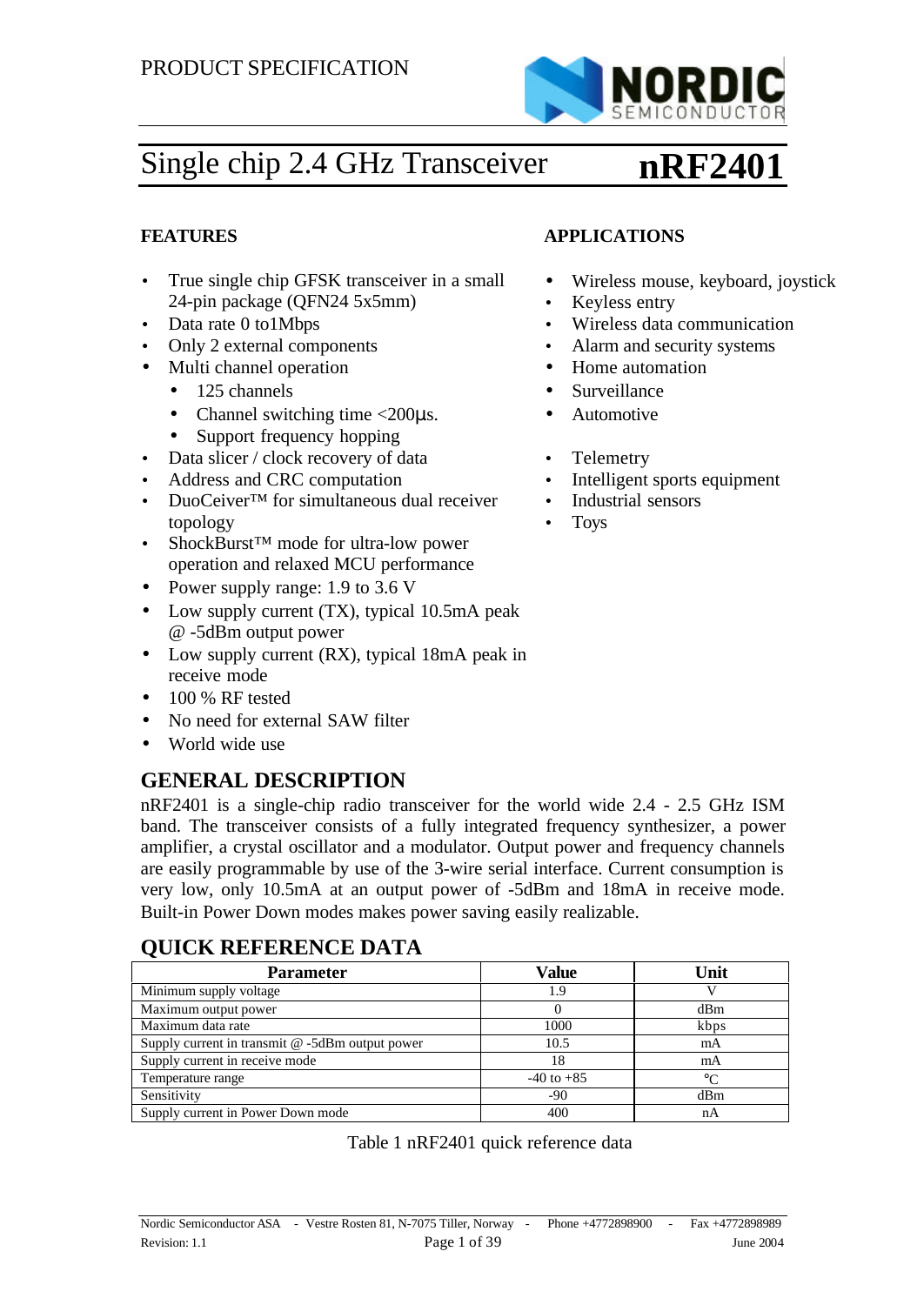



| <b>Type Number</b> | <b>Description</b>                                   | <b>Version</b> |
|--------------------|------------------------------------------------------|----------------|
| NRF2401 IC         | 24 pin OFN 5x5, saw                                  |                |
| <b>NRF2401G IC</b> | 24 pin QFN 5x5, punch, lead free                     |                |
| NRF2401-EVKIT      | Evaluation kit (2 test PCB, 2 configuration PCB, SW) | .0             |

Table 2 nRF2401 ordering information

### **BLOCK DIAGRAM**



Figure 1 nRF2401 with external components.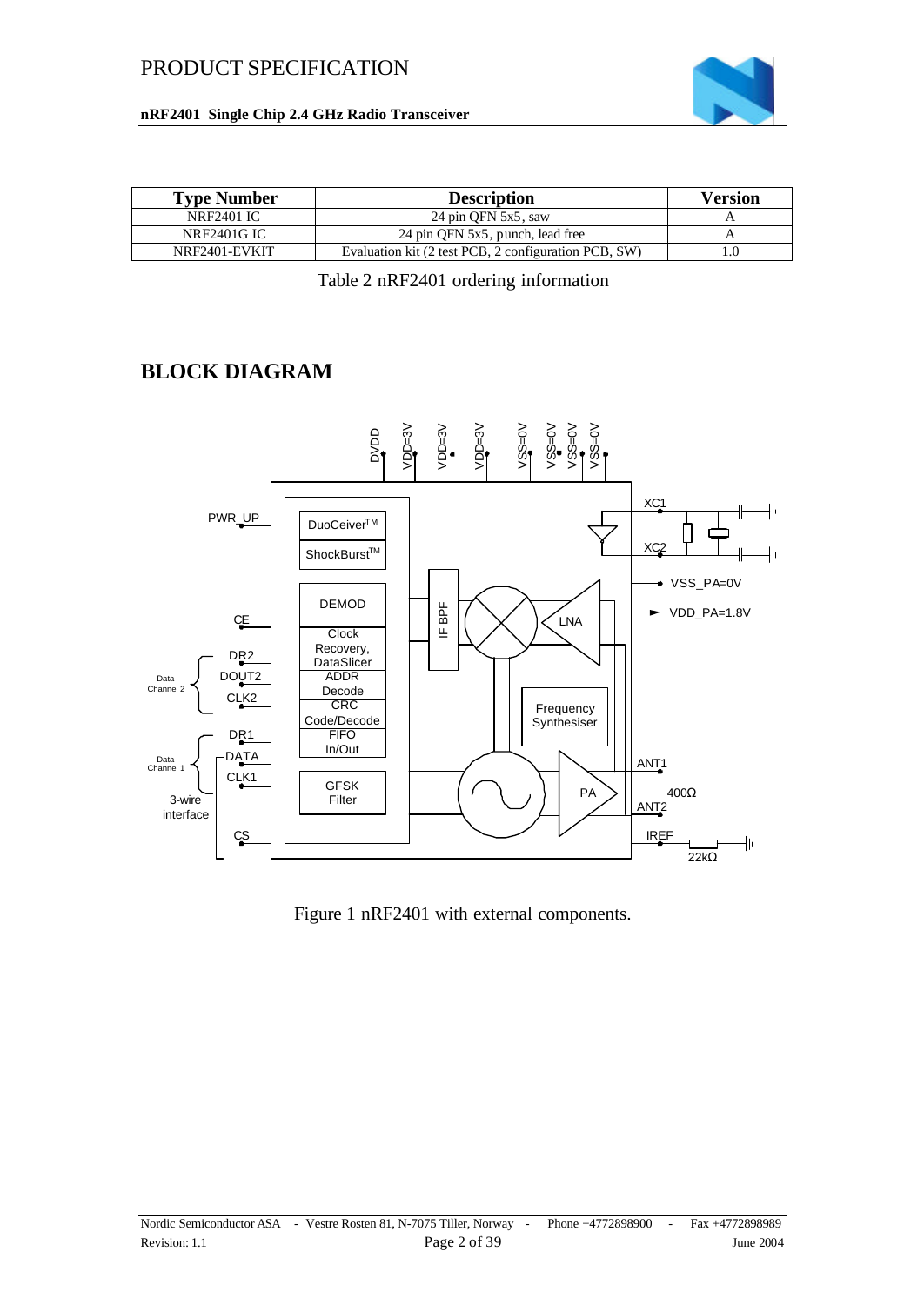

### **PIN FUNCTIONS**

| Pin            | <b>Name</b>      | <b>Pin function</b> | <b>Description</b>                                                          |
|----------------|------------------|---------------------|-----------------------------------------------------------------------------|
| $\mathbf{1}$   | <b>CE</b>        | Digital Input       | Chip Enable Activates RX or TX mode                                         |
| $\overline{2}$ | DR <sub>2</sub>  | Digital Output      | RX Data Ready at Data Channel 2 (ShockBurst™ only)                          |
| $\overline{3}$ | CLK2             | Digital I/O         | Clock Output/Input for RX Data Channel 2                                    |
| $\overline{4}$ | DOUT2            | Digital Output      | RX Data Channel 2                                                           |
| 5              | CS               | Digital Input       | Chip Select Activates Configuration Mode                                    |
| 6              | DR <sub>1</sub>  | Digital Output      | RX Data Ready at Data Channel 1 (ShockBurst™ only)                          |
| 7              | CLK1             | Digital I/O         | Clock Input (TX) & Output/Input (RX) for Data Channel 1<br>3-wire interface |
| 8              | <b>DATA</b>      | Digital I/O         | RX Data Channel 1/TX Data Input/3-wire interface                            |
| 9              | <b>DVDD</b>      | Power Output        | Positive Digital Supply output for de-coupling purposes                     |
| 10             | <b>VSS</b>       | Power               | Ground (0V)                                                                 |
| 11             | XC <sub>2</sub>  | Analog Output       | Crystal Pin 2                                                               |
| 12             | XC1              | Analog Input        | Crystal Pin 1                                                               |
| 13             | VDD PA           | Power Output        | Power Supply (+1.8V) to Power Amplifier                                     |
| 14             | ANT <sub>1</sub> | RF                  | Antenna interface 1                                                         |
| 15             | ANT <sub>2</sub> | RF                  | Antenna interface 2                                                         |
| 16             | VSS_PA           | Power               | Ground (0V)                                                                 |
| 17             | <b>VDD</b>       | Power               | Power Supply (+3V DC)                                                       |
| 18             | <b>VSS</b>       | Power               | Ground (0V)                                                                 |
| 19             | <b>IREF</b>      | Analog Input        | Reference current                                                           |
| 20             | <b>VSS</b>       | Power               | Ground (0V)                                                                 |
| 21             | <b>VDD</b>       | Power               | Power Supply (+3V DC)                                                       |
| 22             | <b>VSS</b>       | Power               | Ground (0V)                                                                 |
| 23             | PWR_UP           | Digital Input       | Power Up                                                                    |
| 24             | <b>VDD</b>       | Power               | Power Supply (+3V DC)                                                       |

Table 3 nRF2401 pin function

### **PIN ASSIGNMENT**



Figure 2 nRF2401 pin assignment (top view) for a QFN24 5x5 package.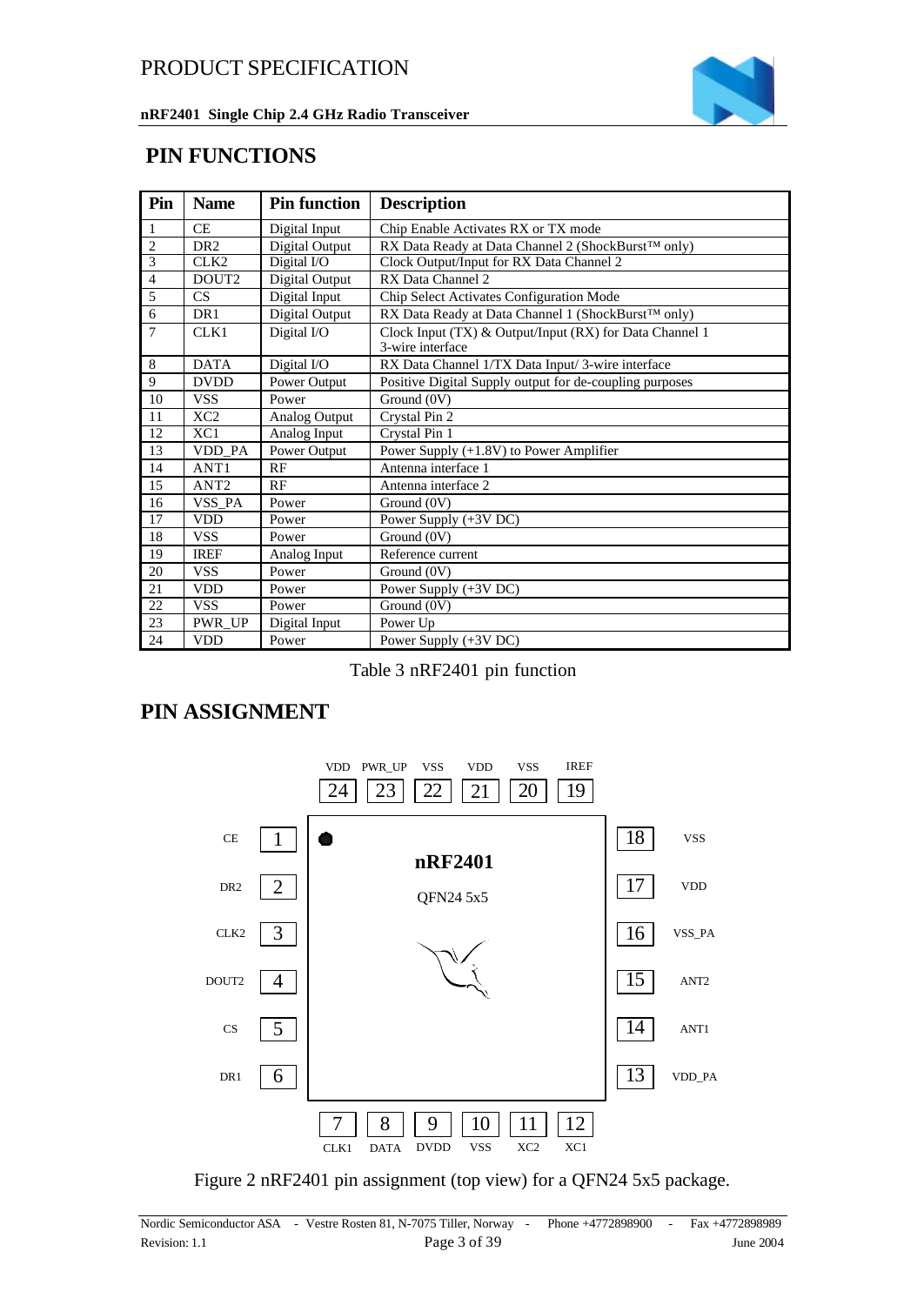### **ELECTRICAL SPECIFICATIONS**

| Conditions: $VDD = +3V$ , $VSS = 0V$ , $T_A = -40^{\circ}\text{C}$ to $+85^{\circ}\text{C}$ |  |  |  |  |
|---------------------------------------------------------------------------------------------|--|--|--|--|
|---------------------------------------------------------------------------------------------|--|--|--|--|

| <b>Symbol</b>        | <b>Parameter (condition)</b>                                                     | <b>Notes</b> | Min.       | Typ.         | Max.       | <b>Units</b>             |
|----------------------|----------------------------------------------------------------------------------|--------------|------------|--------------|------------|--------------------------|
|                      | <b>Operating conditions</b>                                                      |              |            |              |            |                          |
| <b>VDD</b>           | Supply voltage                                                                   |              | 1.9        | 3.0          | 3.6        | V                        |
| <b>TEMP</b>          | <b>Operating Temperature</b>                                                     |              | $-40$      | $+27$        | $+85$      | $\overline{\mathcal{C}}$ |
|                      | Digital input pin                                                                |              |            |              |            |                          |
| $V_{IH}$             | HIGH level input voltage                                                         |              | VDD-0.3    |              | <b>VDD</b> | V                        |
| $\rm V_{II}$         | LOW level input voltage                                                          |              | <b>Vss</b> |              | 0.3        | V                        |
|                      | Digital output pin                                                               |              |            |              |            |                          |
| $V_{OH}$             | HIGH level output voltage $(I_{OH}=-0.5mA)$                                      |              | $VDD-0.3$  |              | <b>VDD</b> | V                        |
| $V_{OL}$             | LOW level output voltage $(IOL=0.5mA)$                                           |              | <b>Vss</b> |              | 0.3        | V                        |
|                      | <b>General RF conditions</b>                                                     |              |            |              |            |                          |
| $f_{OP}$             | Operating frequency                                                              | 1)           | 2400       |              | 2524       | MHz                      |
| $f_{\text{XTAL}}$    | Crystal frequency                                                                | 2)           | 4          |              | 20         | MHz                      |
| $\Delta f$           | Frequency deviation                                                              |              |            | $\pm 156$    |            | kHz                      |
| $R_{GFSK}$           | Data rate ShockBurst <sup>TM</sup>                                               |              | >0         |              | 1000       | kbps                     |
| R <sub>GFSK</sub>    | Data rate Direct Mode                                                            | 3)           | 250        |              | 1000       | kbps                     |
| F <sub>CHANNEL</sub> | Channel spacing                                                                  |              |            | $\mathbf{1}$ |            | MHz                      |
|                      | <b>Transmitter operation</b>                                                     |              |            |              |            |                          |
| $P_{RF}$             | <b>Maximum Output Power</b>                                                      | 4)           |            | $\mathbf{0}$ | $+4$       | dBm                      |
| $P_{RFC}$            | RF Power Control Range                                                           |              | 16         | 20           |            | dВ                       |
| $P_{RFCR}$           | RF Power Control Range Resolution                                                |              |            |              | $\pm 3$    | dB                       |
| $P_{BW}$             | 20dB Bandwidth for Modulated Carrier                                             |              |            |              | 1000       | kHz                      |
| $P_{RF2}$            | 2 <sup>nd</sup> Adjacent Channel Transmit Power 2MHz                             |              |            |              | $-20$      | dBm                      |
| $P_{RF3}$            | 3 <sup>rd</sup> Adjacent Channel Transmit Power 3MHz                             |              |            |              | $-40$      | dBm                      |
| $I_{VDD}$            | Supply current @ 0dBm output power                                               | 5)           |            | 13           |            | mA                       |
| $I_{VDD}$            | Supply current @ -20dBm output power                                             | 5)           |            | 8.8          |            | mA                       |
| $I_{VDD}$            | Average Supply current @ -5dBm output<br>power, ShockBurst™                      | 6)           |            | 0.8          |            | mA                       |
| $I_{VDD}$            | Average Supply current in stand-by mode                                          | 7)           |            | 12           |            | μA                       |
| $I_{VDD}$            | Average Supply current in power down                                             |              |            | 400          |            | nA                       |
|                      | <b>Receiver operation</b>                                                        |              |            |              |            |                          |
| $I_{VDD}$            | Supply current one channel 250kbps                                               |              |            | 18           |            | mA                       |
| $I_{VDD}$            | Supply current one channel 1000kbps                                              |              |            | 19           |            | mA                       |
| $I_{\text{YDD}}$     | Supply current two channels 250kbps                                              |              |            | 23           |            | mA                       |
| $I_{VDD}$            | Supply current two channels 1000kbps                                             |              |            | 25           |            | mA                       |
| $RX_{SENS}$          | Sensitivity at 0.1% BER (@250kbps)                                               |              |            | -90          |            | dBm                      |
| $RX_{SENS}$          | Sensitivity at 0.1% BER (@1000kbps)                                              |              |            | -80          |            | dBm                      |
| $C/I_{CO}$           | C/I Co-channel                                                                   | 8)           |            | 10/4         |            | dB                       |
| $C/I_{1ST}$          | 1st Adjacent Channel Selectivity C/I 1MHz                                        | 8)           |            | $-20/0$      |            | dB                       |
| C/I <sub>2ND</sub>   | 2 <sup>nd</sup> Adjacent Channel Selectivity C/I 2MHz                            | 8)           |            | $-37/-20$    |            | dB                       |
| $C/I_{3RD}$          | 3 <sup>rd</sup> Adjacent Channel Selectivity C/I 3MHz                            | 8)           |            | $-43/-30$    |            | dB                       |
| $RX_B$<br>1)         | <b>Blocking Data Channel 2</b><br>Heable hand is determined by local requlations |              |            | $-45/-41$    |            | dВ                       |

1) Usable band is determined by local regulations

2) The crystal frequency may be chosen from 5 different values (4, 8, 12, 16, and 20MHz) which are specified in the configuration word, see Table 9. 16MHz are required for 1Mbps operation.

3) Data rate must be either 250kbps or 1000kbps.

4) Antenna load impedance =  $100\Omega + j175\Omega$ 

5) Antenna load impedance =  $100\Omega + j175\Omega$ . Effective data rate 250kbps or 1Mbps.<br>6) Antenna load impedance =  $100\Omega + j175\Omega$ . Effective data rate 10kbps.<br>7) Current if 4 MHz crystal is used.

6) Antenna load impedance =  $100\Omega + j175\Omega$ . Effective data rate 10kbps.

7) Current if 4 MHz crystal is used.

8) 250kbps/1000kbps.

#### Table 4 nRF2401 RF specifications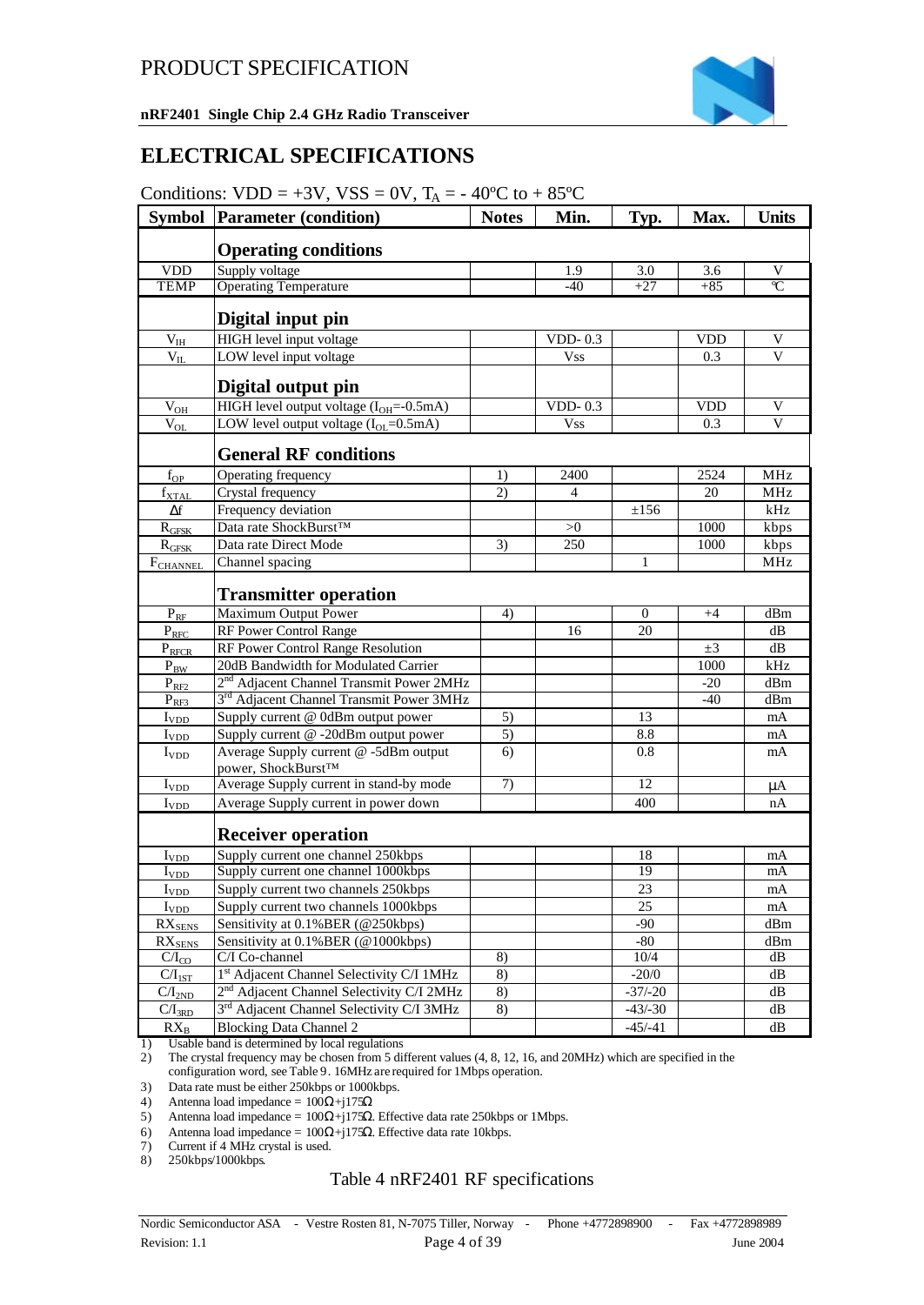### **PACKAGE OUTLINE, PUNCH TYPE**

nRF2401G uses the GREEN QFN24 5x5 package, with matt tin plating. Dimensions are in mm.









| <b>Package Type</b> |      | A        | $A^*$ | A <sub>2</sub> |      | D/E   | D1/E1      |          |            | $\mathbf{r}$<br>R. | ⊥   | R     |
|---------------------|------|----------|-------|----------------|------|-------|------------|----------|------------|--------------------|-----|-------|
| Punch OFN24         | Min  | $_{0.8}$ | 0.0   | 0.65           | 0.25 |       |            |          | 3.47       | 3.47               | 0.3 | 1.235 |
| $(5x5 \text{ mm})$  | typ. |          | 0.02  |                | 0.3  | 5 BSC | 4.75       | 0.65 BSC | 257<br>J.J | $E^{\pi}$<br>، ب   | 0.4 | 1.335 |
|                     | Max  | 0.9      | 0.05  | 0.69           | 0.35 |       | <b>BSC</b> |          | 3.67       | 3.67               | U.J | 1.435 |

Figure 3 nRF2401G GREEN Package outline.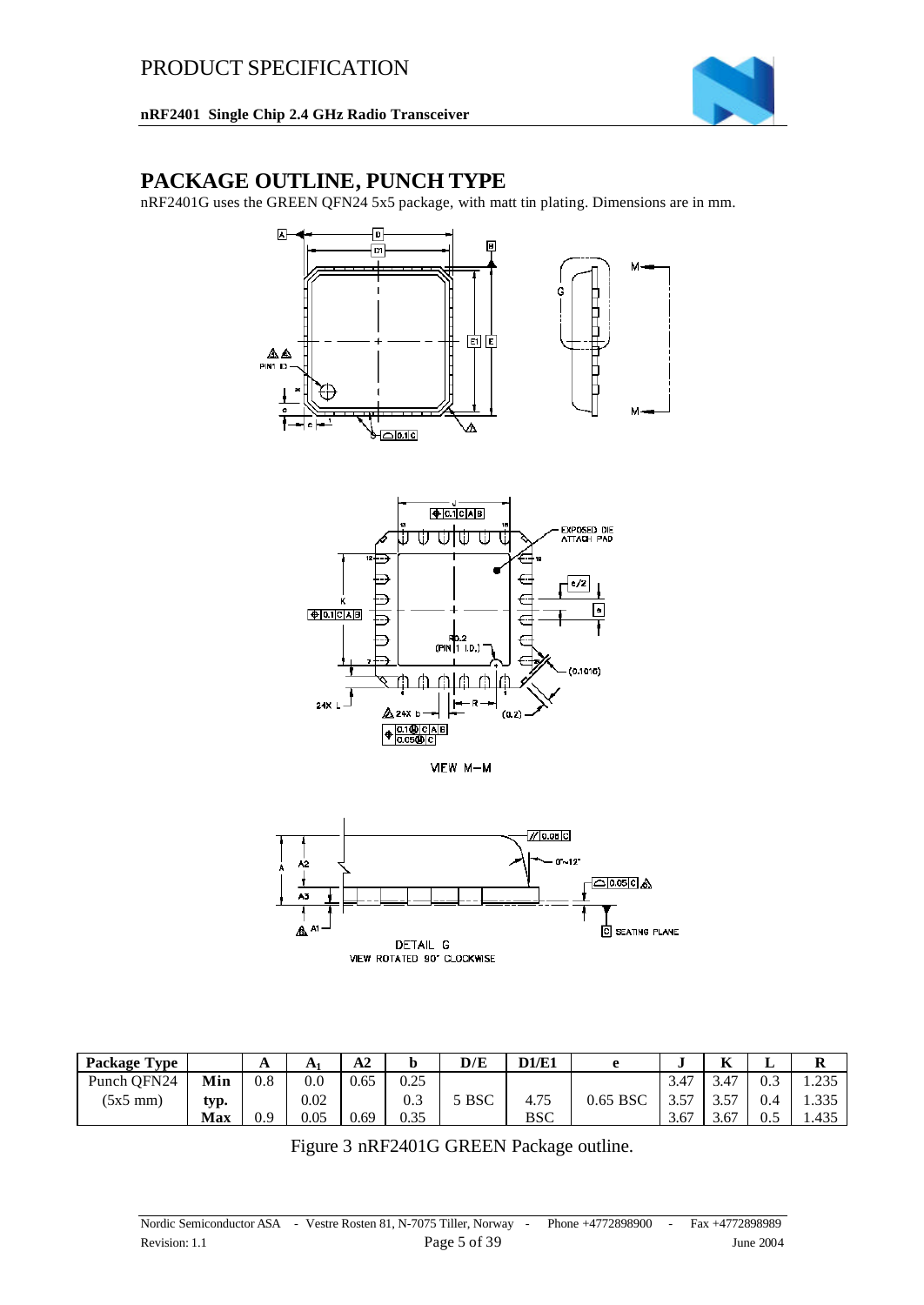

### **PACKAGE OUTLINE, SAW TYPE**

nRF2401 uses the QFN 24LD 5x5 package, only available with SnPb plating. Dimensions are in mm.



| <b>Package Type</b> |            | A   | A    | ١n<br>A2    | w         | v     | ю<br>ш. | ≏        | u                      | $\mathbf{r}$<br>A | u    |
|---------------------|------------|-----|------|-------------|-----------|-------|---------|----------|------------------------|-------------------|------|
| OFN24               | Min        | 0.8 | 0.0  | 175<br>U. 7 | 0.25      |       |         |          | $\overline{A}$<br>3.4. | 3.47              | 0.35 |
| $(5x5 \text{ mm})$  | typ.       |     |      |             | Λ2<br>U.J | 5 BSC | 5 BSC   | 0.65 BSC | $-$<br>⌒<br>ر. ر       | 57<br>ر. ر        | 0.4  |
|                     | <b>Max</b> |     | 0.05 |             | 0.35      |       |         |          | 3.67                   | 3.67              | 0.45 |

Figure 4 nRF2401 package outline, dimensions in mm.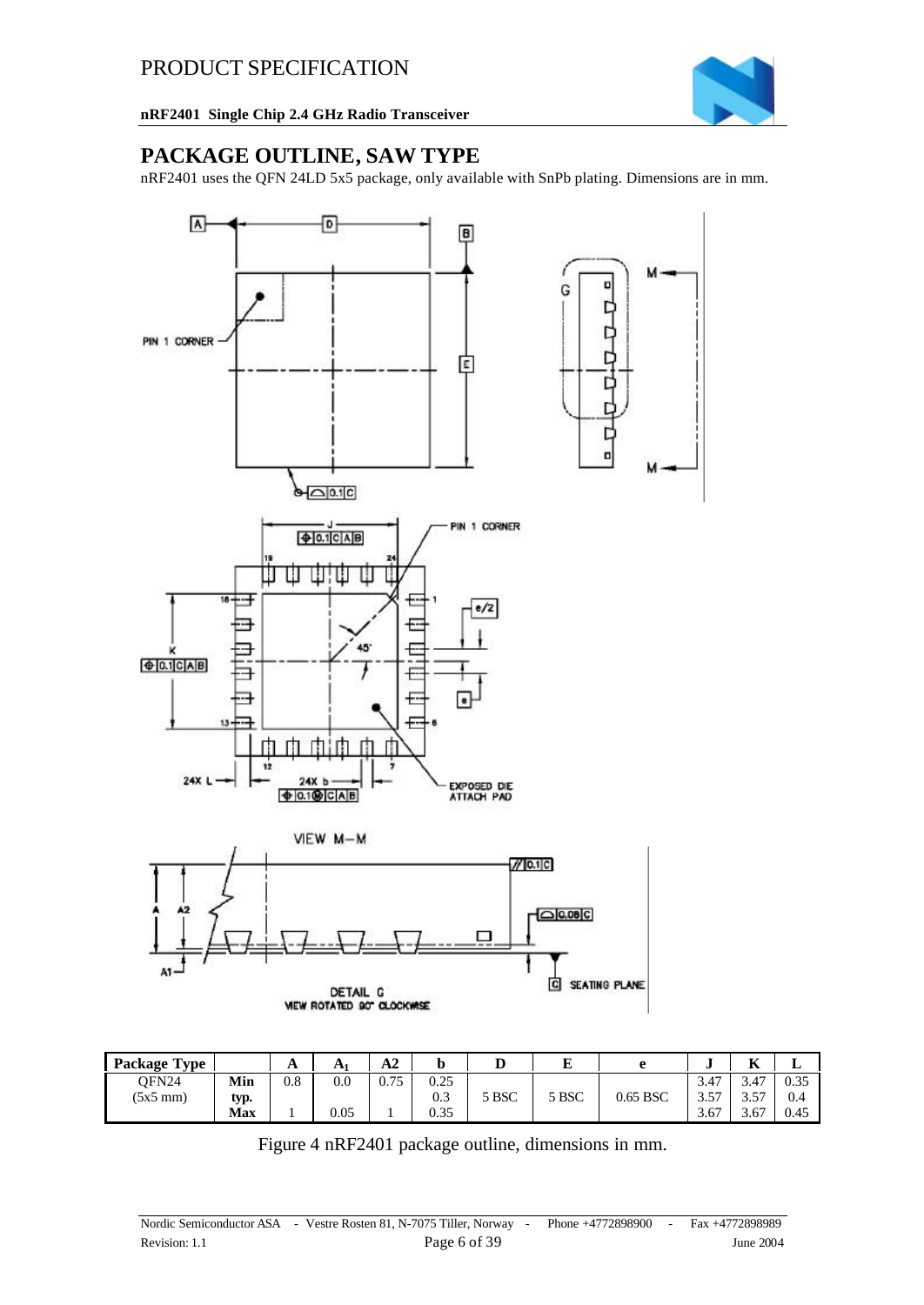**nRF2401 Single Chip 2.4 GHz Radio Transceiver**



### **Absolute Maximum Ratings**

#### **Supply voltages**

#### **Input voltage**

VI........................- 0.3V to VDD + 0.3V

#### **Output voltage**

VO.......................- 0.3V to VDD + 0.3V

### **Total Power Dissipation**

PD (TA=85°C)..............................90mW

#### **Temperatures**

Operating Temperature.... -  $40^{\circ}$ C to +  $85^{\circ}$ C Storage Temperature….… - 40°C to + 125°C

*Note: Stress exceeding one or more of the limiting values may cause permanent damage to the device.*

#### **ATTENTION!**

Electrostatic Sensitive Device Observe Precaution for handling.

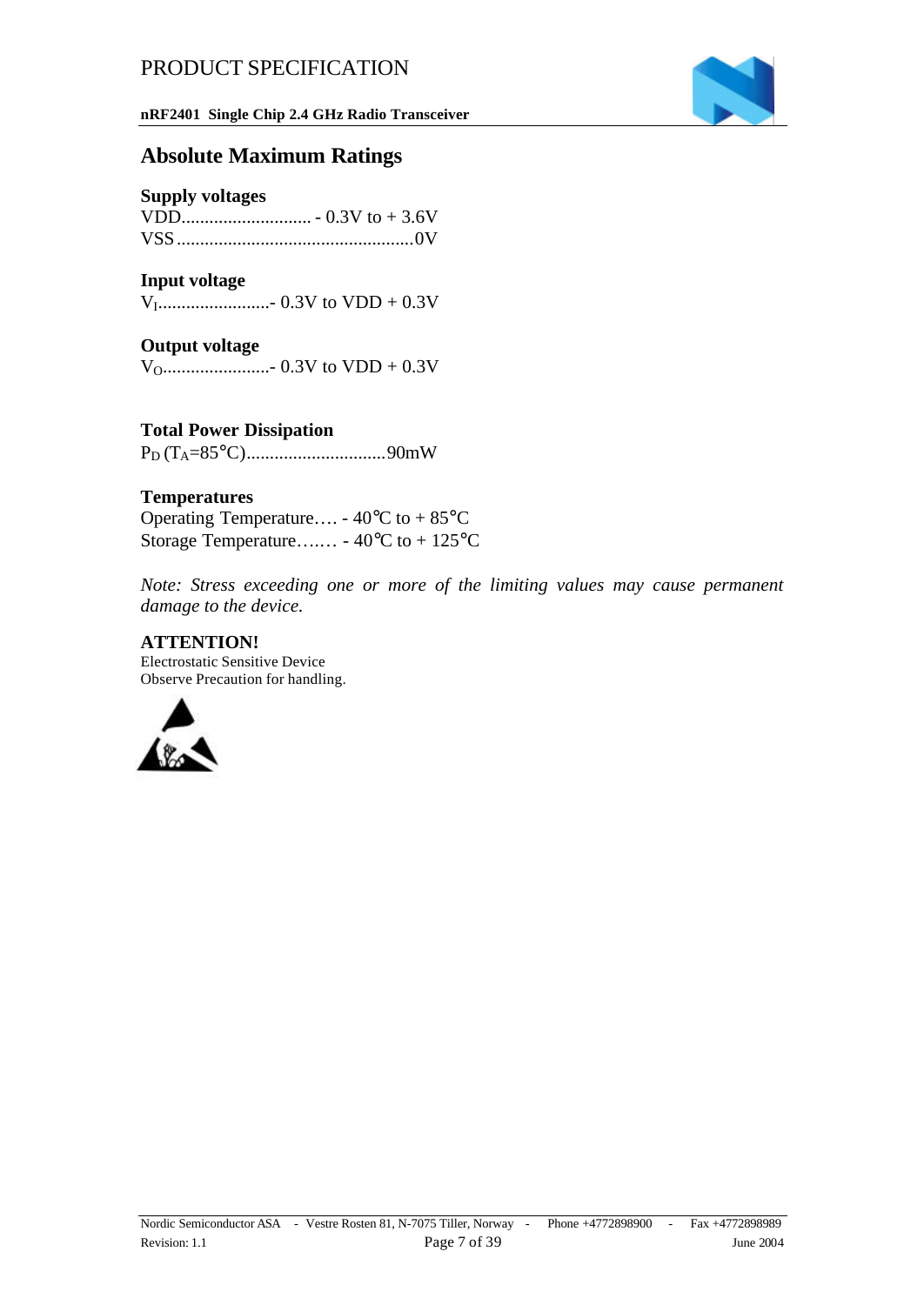



## **Glossary of Terms**

| <b>Term</b>    | <b>Description</b>              |
|----------------|---------------------------------|
| <b>CLK</b>     | Clock                           |
| <b>CRC</b>     | <b>Cyclic Redundancy Check</b>  |
| <b>CS</b>      | Chip Select                     |
| CE             | Chip Enable                     |
| DR             | Data Ready                      |
| GFSK           | Gaussian Frequency Shift Keying |
| ISM            | Industrial-Scientific-Medical   |
| <b>MCU</b>     | Micro controller                |
| <b>OD</b>      | Overdrive                       |
| <b>PWR DWN</b> | Power Down                      |
| <b>PWR UP</b>  | Power Up                        |
| RX             | Receive                         |
| ST BY          | Standby                         |
| <b>TX</b>      | Transmit                        |

Table 5 Glossary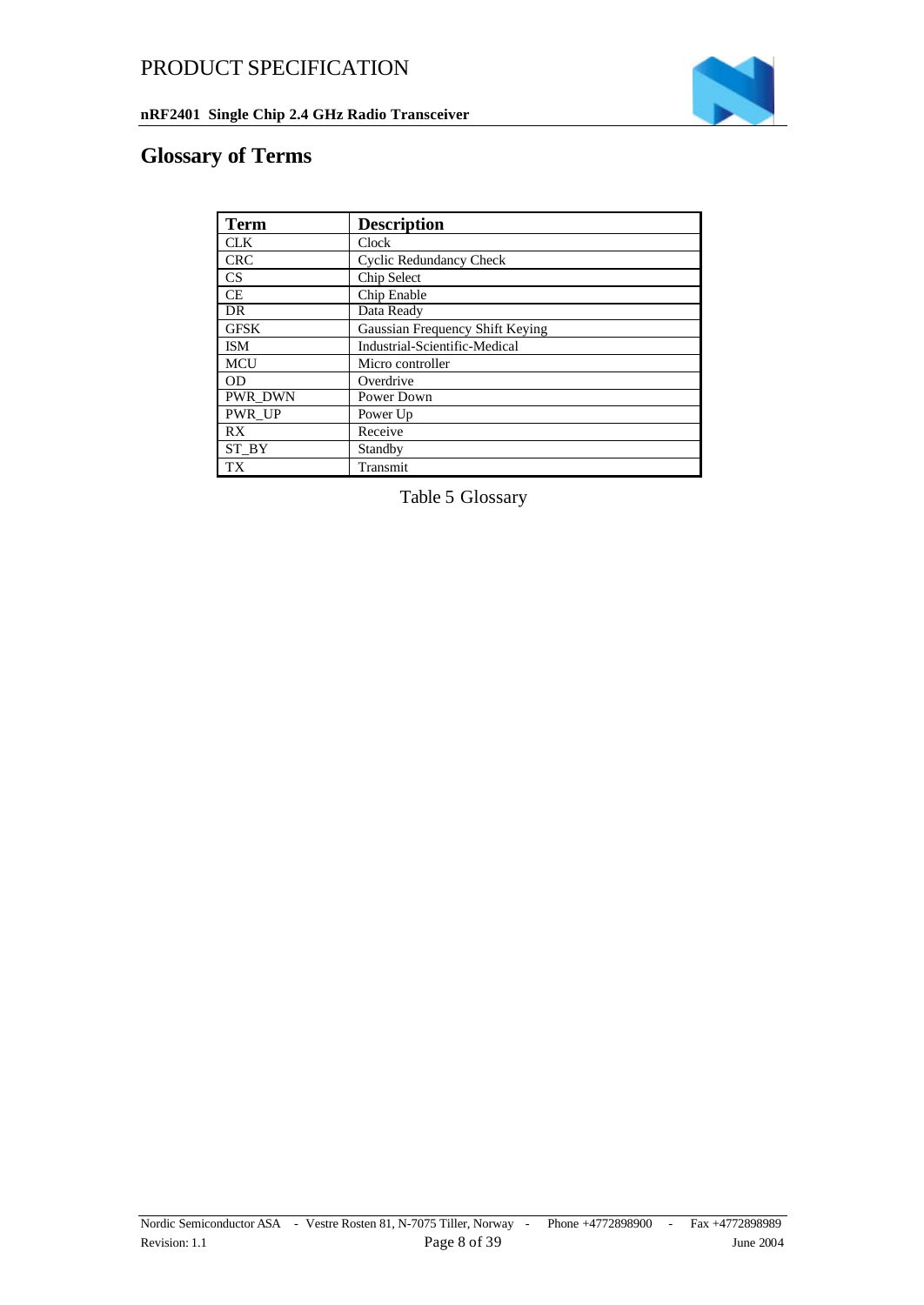

### **MODES OF OPERATION**

### **Overview**

The nRF2401 can be set in the following main modes depending on three control pins:

| <b>Mode</b>    | <b>PWR UP</b> |  |
|----------------|---------------|--|
| Active (RX/TX) |               |  |
| Configuration  |               |  |
| Stand by       |               |  |
| Power down     |               |  |

Table 6 nRF2401 main modes

For a complete overview of the nRF2401 I/O pins in the different modes please refer to Table 8.

#### **Active modes**

The nRF2401 has two active (RX/TX) modes:

- ShockBurst™
- Direct Mode

The device functionality in these modes is decided by the content of a configuration word. This configuration word is presented in configuration section.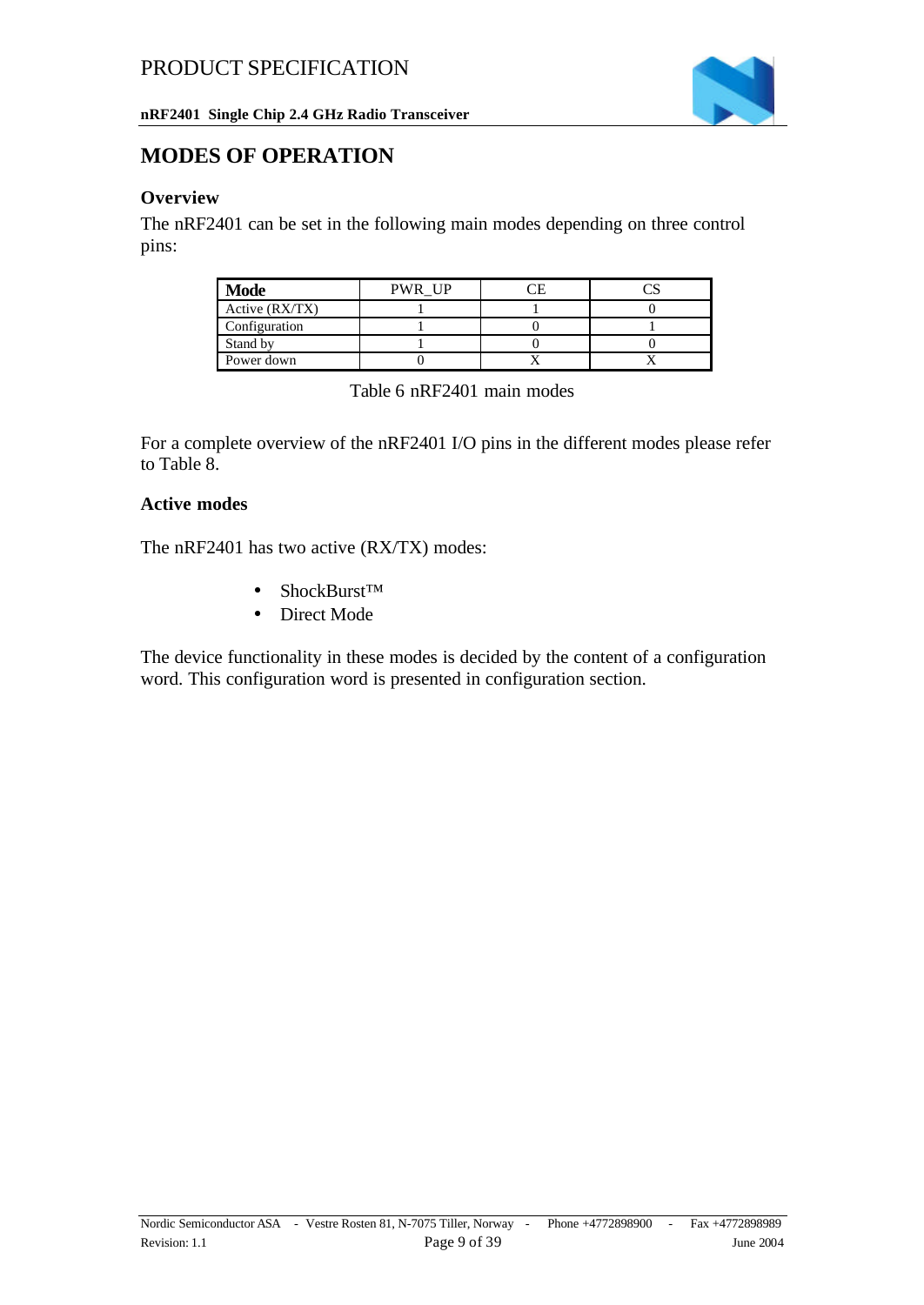

#### **ShockBurst™**

The ShockBurst™ technology uses on-chip FIFO to clock in data at a low data rate and transmit at a very high rate thus enabling extremely power reduction.

When operating the nRF2401 in ShockBurst™, you gain access to the high data rates (1 Mbps) offered by the 2.4 GHz band without the need of a costly, high-speed micro controller (MCU) for data processing.

By putting all high speed signal processing related to RF protocol on-chip, the nRF2401 offers the following benefits:

- Highly reduced current consumption
- Lower system cost (facilitates use of less expensive micro controller)
- Greatly reduced risk of 'on-air' collisions due to short transmission time

The nRF2401 can be programmed using a simple 3-wire interface where the data rate is decided by the speed of the micro controller.

By allowing the digital part of the application to run at low speed while maximizing the data rate on the RF link, the nRF ShockBurst™ mode reduces the average current consumption in applications considerably.

#### **ShockBurst™ principle**

When the nRF2401 is configured in ShockBurst™, TX or RX operation is conducted in the following way (10 kbps for the example only).



Figure 5 Clocking in data with MCU and sending with ShockBurst<sup> $M$ </sup> technology



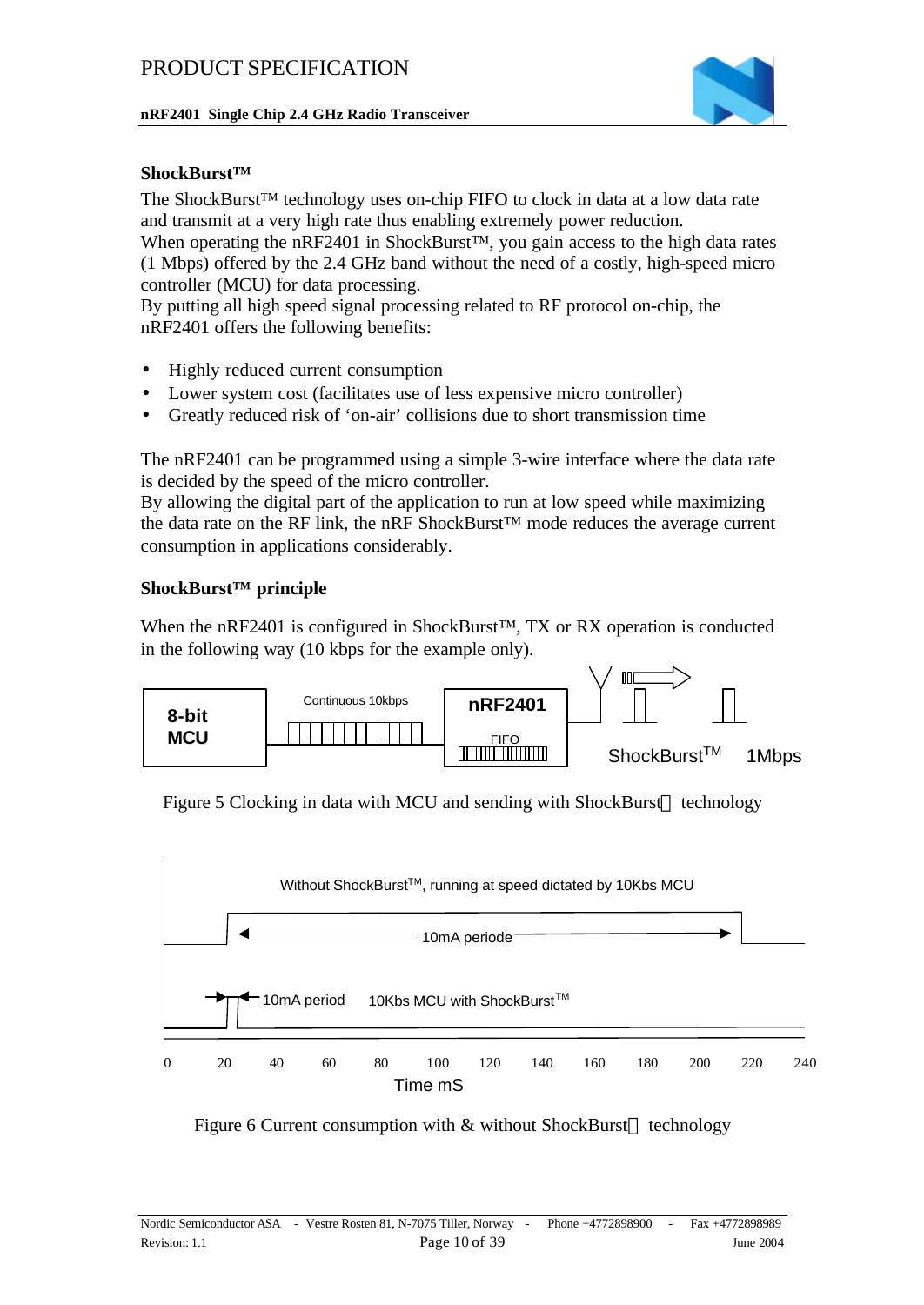#### **nRF2401 Single Chip 2.4 GHz Radio Transceiver**





Figure 7 Flow Chart ShockBurst™ Transmit of nRF2401

#### **nRF2401 ShockBurst™ Transmit:**

MCU interface pins: CE, CLK1, DATA

- 1. When the application MCU has data to send, set CE high. This activates nRF2401 on-board data processing.
- 2. The address of the receiving node (RX address) and payload data is clocked into the nRF2401. The application protocol or MCU sets the speed <1Mbps (ex: 10kbps).
- 3. MCU sets CE low, this activates a nRF2401 ShockBurst™ transmission.
- 4. nRF2401 ShockBurst™:
	- RF front end is powered up
	- RF package is completed (preamble added, CRC calculated)
	- Data is transmitted at high speed (250 kbps or 1 Mbps configured by user).
	- nRF2401 return to stand-by when finished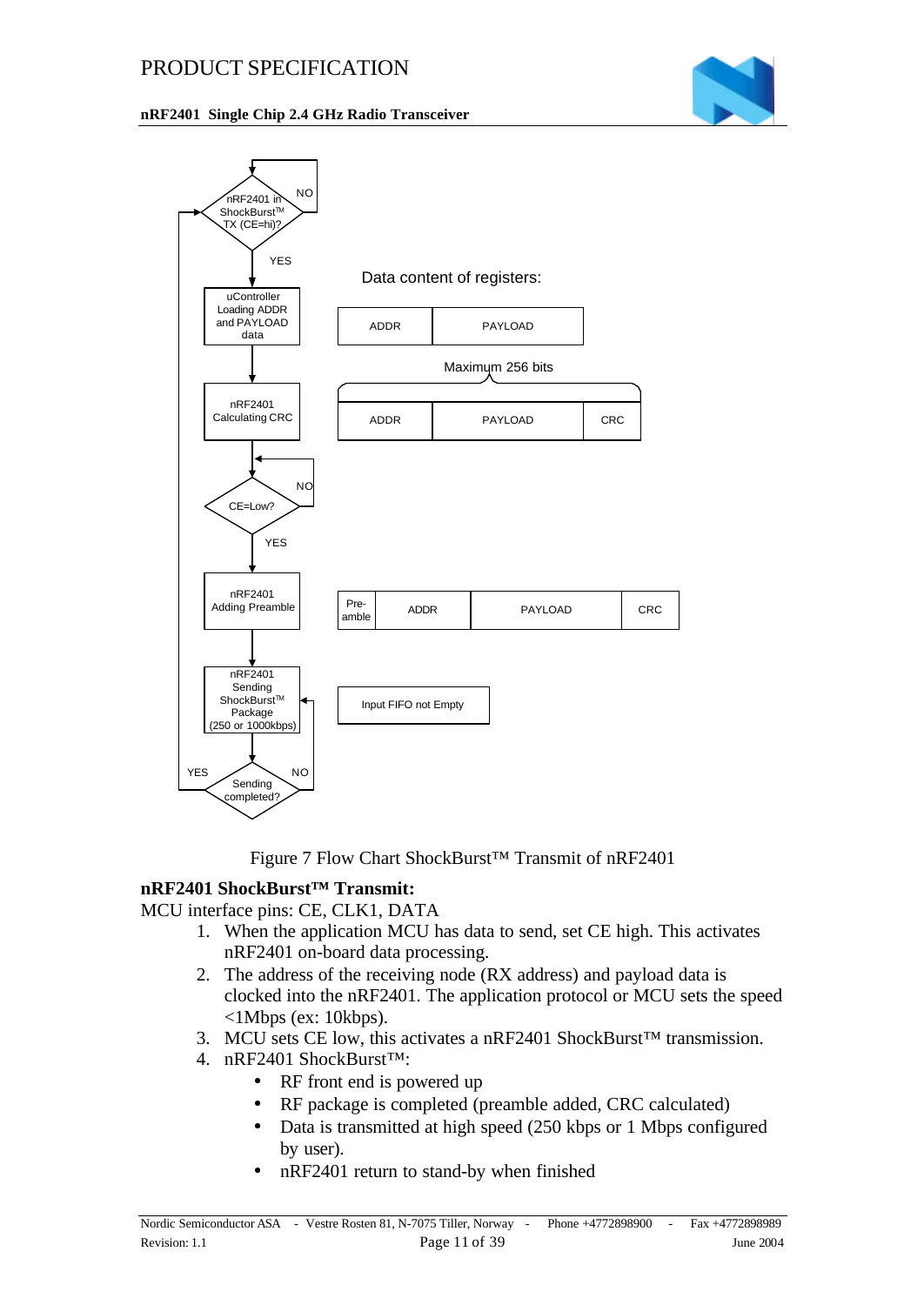#### **nRF2401 Single Chip 2.4 GHz Radio Transceiver**





Figure 8 Flow Chart ShockBurst™ Receive of nRF2401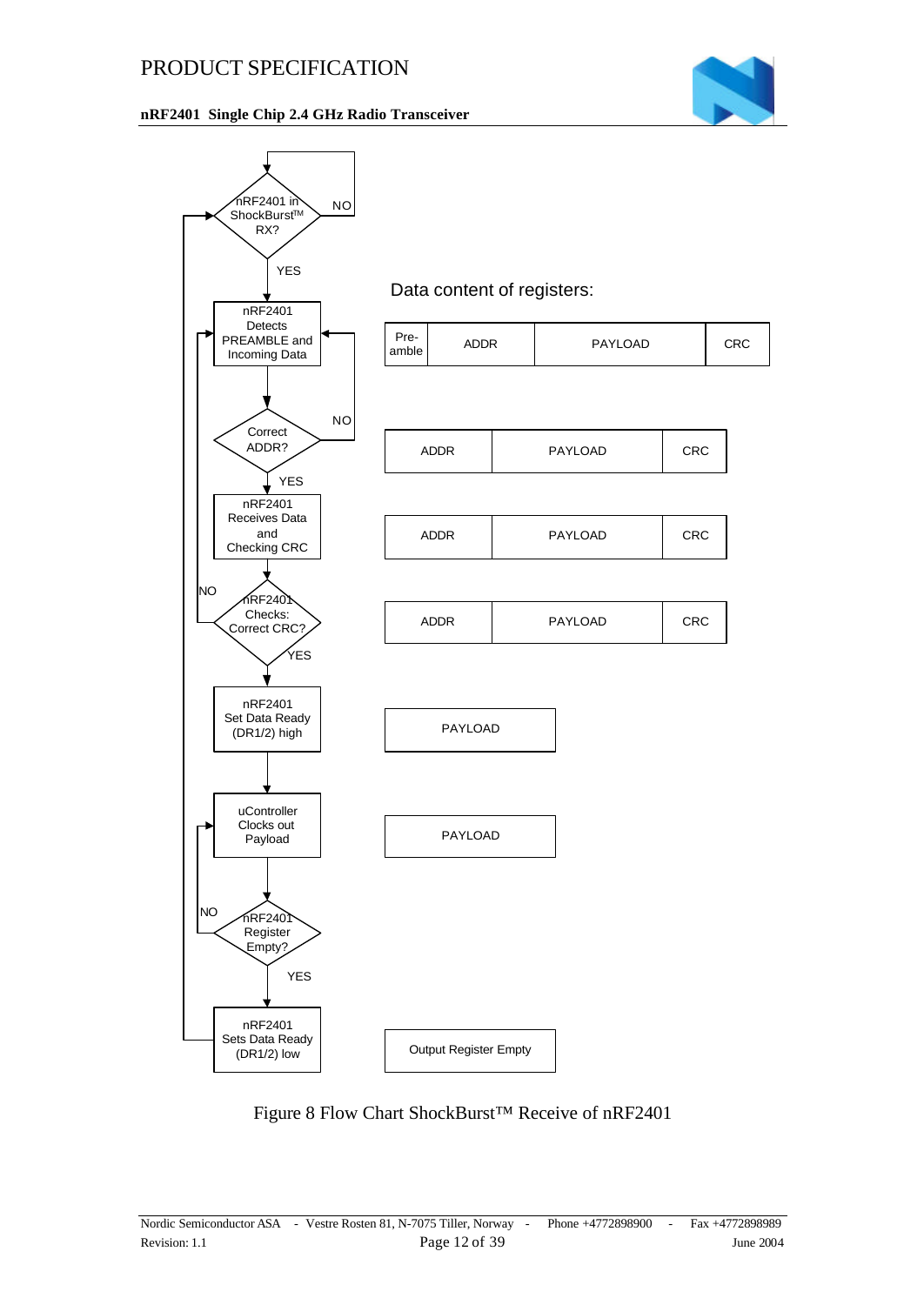

### **nRF2401 ShockBurst™ Receive:**

MCU interface pins: CE, DR1, CLK1 and DATA (one RX channel receive)

- 1. Correct address and size of payload of incoming RF packages are set when nRF2401 is configured to ShockBurst™ RX.
- 2. To activate RX, set CE high.
- 3. After 200 μs settling, nRF2401 is monitoring the air for incoming communication.
- 4. When a valid package has been received (correct address and CRC found), nRF2401 removes the preamble, address and CRC bits.
- 5. nRF2401 then notifies (interrupts) the MCU by setting the DR1 pin high.
- 6. MCU may (or may not) set the CE low to disable the RF front end (low current mode).
- 7. The MCU will clock out just the payload data at a suitable rate (ex. 10 kbps).
- 8. When all payload data is retrieved nRF2401 sets DR1 low again, and is ready for new incoming data package if CE is kept high during data download. If the CE was set low, a new start up sequence can begin, see Figure 17.

### **Direct Mode**

In direct mode the nRF2401 works like a traditional RF device. Data must be at 1Mbps  $\pm 200$ ppm, or 250kbps  $\pm 200$ ppm at low data rate setting, for the receiver to detect the signals.

### **Direct Mode Transmit:**

MCU interface pins: CE, DATA

- 1. When application MCU has data to send, set CE high
- 2. The nRF2401 RF front end is now immediately activated, and after 200 μs settling time, data will modulate the carrier directly.
- 3. All RF protocol parts must hence be implemented in MCU firmware (preamble, address and CRC).

### **Direct Mode Receive:**

MCU interface pins: CE, CLK1, and DATA

- 1. Once the nRF2401 is configured and powered up (CE high) in direct RX mode, DATA will start to toggle due to noise present on the air.
- 2. CLK1 will also start to toggle as nRF2401 is trying to lock on to the incoming data stream.
- 3. Once a valid preamble arrives, CLK1 and DATA will lock on to the incoming signal and the RF package will appear at the DATA pin with the same speed as it is transmitted.
- 4. To enable the demodulator to re-generate the clock, the preamble must be 8 bits toggling hi-low, starting with low if the first data bit is low.
- 5. In this mode no data ready (DR) signals is available. Address and checksum verification must also be done in the receiving MCU.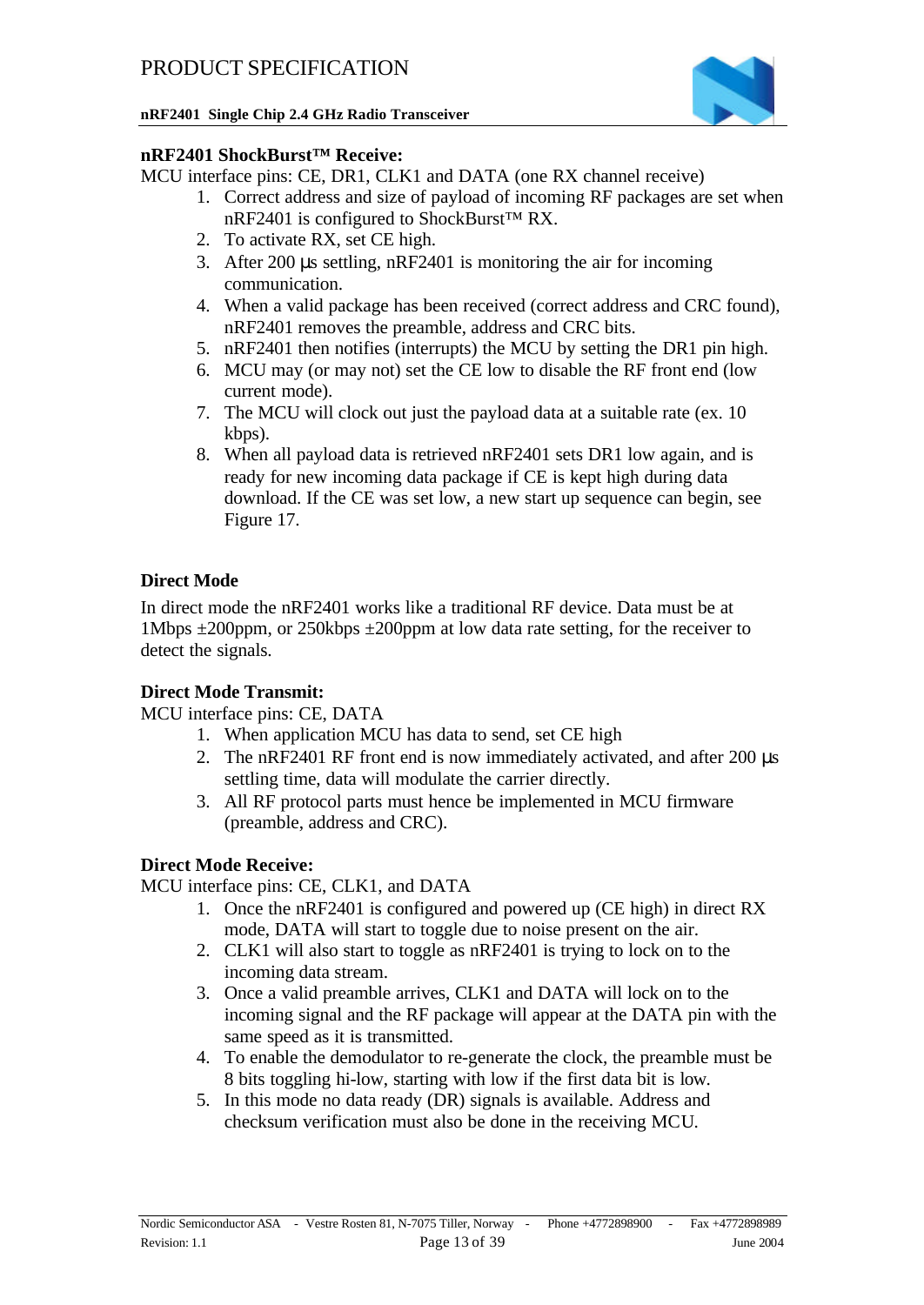

### **DuoCeiver™ Simultaneous Two Channel Receive Mode**

In both ShockBurst<sup>™</sup> & direct modes the nRF2401 can facilitate simultaneous reception of two parallel independent frequency channels at the maximum data rate. This means:

- nRF2401 can receive data from two 1 Mbps transmitters (ex: nRF2401 or nRF2402) 8 MHz (8 frequency channels) apart through one antenna interface.
- The output from the two data channels is fed to two separate MCU interfaces.
	- Data channel 1: CLK1, DATA, and DR1
	- Data channel 2: CLK2, DOUT2, and DR2
	- DR1 and DR2 are available only in ShockBurst<sup>™.</sup>

The nRF2401 DuoCeiver™ technology provides 2 separate dedicated data channels for RX and replaces the need for two, stand alone receiver systems.



Figure 9 Simultaneous 2 channel receive on nRF2401

There is one absolute requirement for using the second data channel. For the nRF2401 to be able to receive at the second data channel the frequency channel must be 8MHz higher than the frequency of data channel 1. The nRF2401 must be programmed to receive at the frequency of data channel 1. No time multiplexing is used in nRF2401 to fulfil this function. In direct mode the MCU must be able to handle two simultaneously incoming data packets if it is not multiplexing between the two data channels. In ShockBurst™ it is possible for the MCU to clock out one data channel at a time while data on the other data channel waits for MCU availability, without any lost data packets, and by doing so reduce the needed performance of the MCU.



Figure 10 DuoCeiver<sup>TM</sup> with two simultaneously independent receive channels.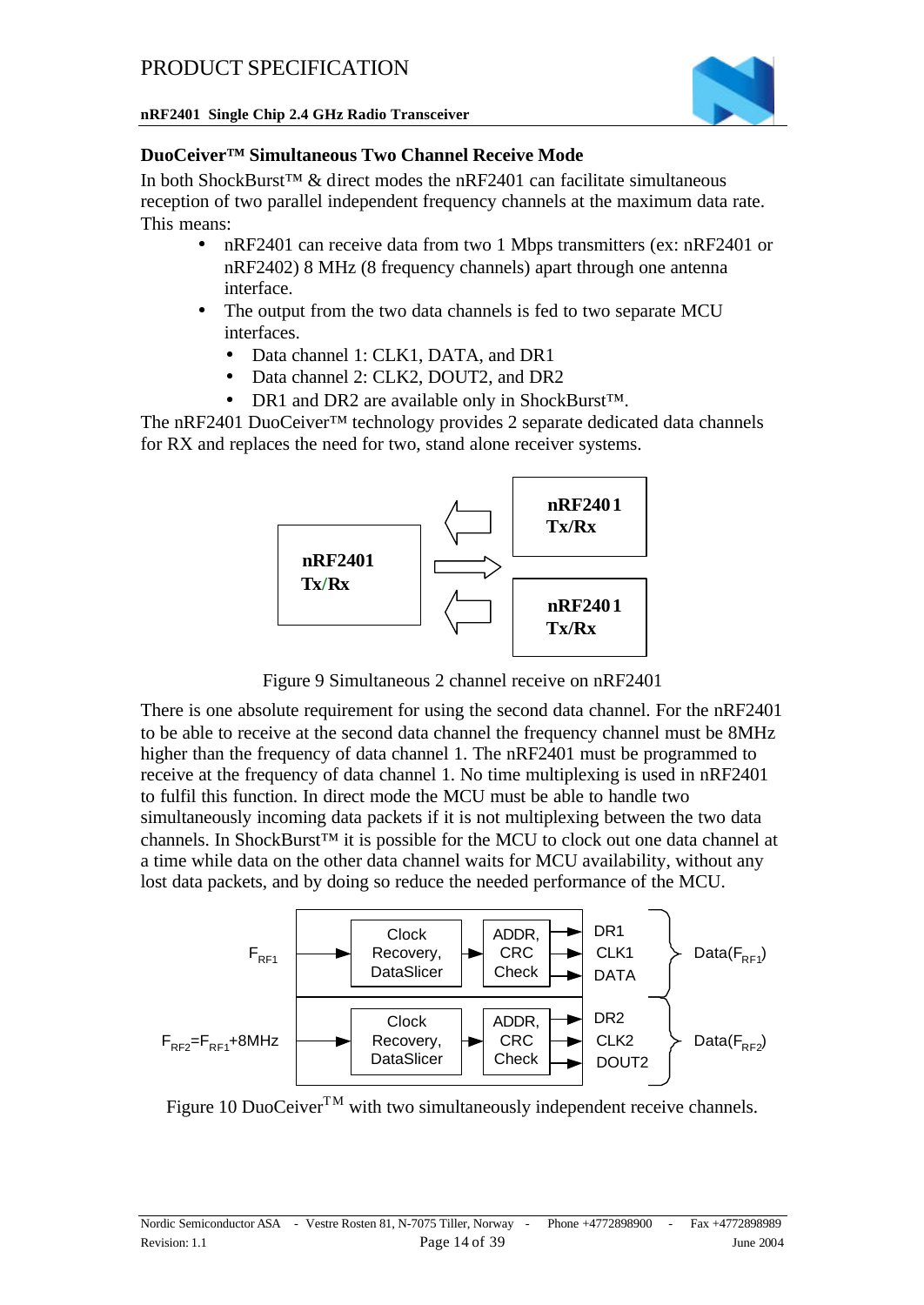

#### **Configuration Mode**

In configuration mode a configuration word of up to 15 bytes is downloaded to nRF2401. This is done through a simple 3-wire interface (CS, CLK1 and DATA). For more information on configuration please refer to the nRF2401 Device configuration chapter on page17.

### **Stand-By Mode**

Stand by mode is used to minimize average current consumption while maintaining short start up times. In this mode, part of the crystal oscillator is active. Current consumption is dependent on crystal frequency (Ex: 12 μA @ 4 MHz, 32 μA @ 16 MHz). The configuration word content is maintained during stand by.

#### **Power Down Mode**

In power down the nRF2401 is disabled with minimal current consumption, typically less than 1μA. Entering this mode when the device is not active minimizes average current consumption, maximizing battery lifetime. The configuration word content is maintained during power down.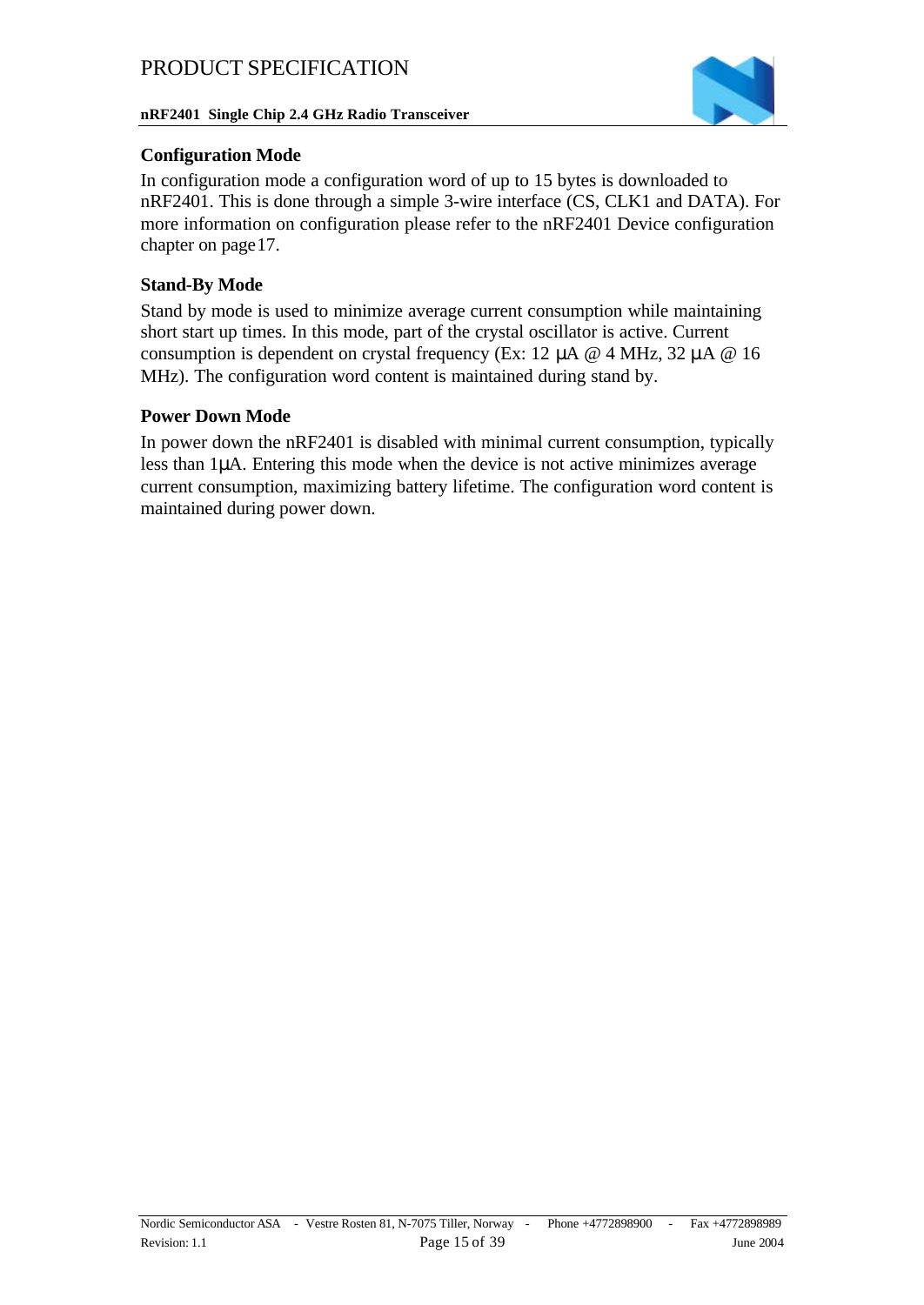**nRF2401 Single Chip 2.4 GHz Radio Transceiver**



#### **Pin configuration for the different modes of nRF2401**

| nRF2401          | <b>MODE SWITCHES</b> |                   | <b>INPUT PINS</b> |                |                | <b>BIDIR PINS</b> |                         |                  |                | <b>OUTPUT PINS</b> |                |
|------------------|----------------------|-------------------|-------------------|----------------|----------------|-------------------|-------------------------|------------------|----------------|--------------------|----------------|
| <b>MODES</b>     |                      |                   |                   |                |                | direction         | direction               | direction        |                |                    |                |
|                  | <b>RXMODE</b>        | <b>ShockBurst</b> | <b>PWR UP</b>     | CE             | <b>CS</b>      | CLK1              | <b>DATA</b>             | CLK <sub>2</sub> | DR1            | DR <sub>2</sub>    | DOUT2          |
|                  |                      |                   |                   |                |                | In                | In                      | In               |                |                    |                |
| Power down       | X                    | X                 | $\overline{0}$    | $X^1$          |                | $\overline{X}$    | $\overline{X}$          | $\overline{X}$   | $\Omega$       | $\overline{0}$     | $\overline{0}$ |
|                  |                      |                   |                   |                |                | In                | In                      | In               |                |                    |                |
| Power down       | $\mathbf{0}$         |                   | $\overline{0}$    | X              | $\mathbf{0}$   | $\overline{X}$    | $\overline{\mathrm{X}}$ | $\overline{X}$   | $\Omega$       | $\mathbf{0}$       | $\overline{0}$ |
|                  |                      |                   |                   |                |                | In                | In                      | In               |                |                    |                |
| Power down       |                      |                   | $\overline{0}$    | X              | $\overline{0}$ | <b>CLK</b>        | $\overline{X}$          | $\overline{X}$   | $\overline{0}$ | $\mathbf{0}$       | $\overline{0}$ |
|                  |                      |                   |                   |                |                | In                | In                      | In               |                |                    |                |
| Stand by         | $\mathbf{0}$         | X                 |                   | $\overline{0}$ | $\overline{0}$ | $\overline{X}$    | $\overline{X}$          | $\overline{X}$   | $\mathbf{0}$   | $\overline{0}$     | $\overline{0}$ |
|                  |                      |                   |                   |                |                | In                | In                      | In               |                |                    |                |
| Stand by         |                      | $\overline{0}$    |                   | $\overline{0}$ | $\overline{0}$ | $\overline{X}$    | $\overline{X}$          | $\overline{X}$   | $\overline{0}$ | $\mathbf{0}$       | $\overline{0}$ |
|                  |                      |                   |                   |                |                | In                | In <sup>2</sup>         | In               |                |                    |                |
| Stand by         |                      |                   |                   | $\overline{0}$ | $\mathbf{0}$   | CLK               | <b>DATA</b>             | X                | $\mathbf{0}$   | DR <sub>2</sub>    | $\overline{0}$ |
|                  |                      |                   |                   |                |                | In                | Out <sup>3</sup>        | In               |                |                    |                |
| Stand by         |                      |                   |                   | $\Omega$       | $\mathbf{0}$   | <b>CLK</b>        | <b>DATA</b>             | $\overline{X}$   |                | DR <sub>2</sub>    | $\overline{0}$ |
|                  |                      |                   |                   |                |                | In                | In                      | In               |                |                    |                |
| Configuration    | X                    | X                 |                   | $\overline{0}$ |                | <b>CLK</b>        | <b>CONFIG DATA</b>      | $\mathbf X$      | $\mathbf{0}$   | $\mathbf{0}$       | $\overline{0}$ |
|                  |                      |                   |                   |                |                | In                | In                      | In               |                |                    |                |
| TX ShockBurst™   | $\boldsymbol{0}$     |                   |                   |                | $\mathbf{0}$   | <b>CLK</b>        | <b>DATA</b>             | $\overline{X}$   | $\Omega$       | $\mathbf{0}$       | $\overline{0}$ |
|                  |                      |                   |                   |                |                | In                | In                      | In               |                |                    |                |
| <b>TX</b> Direct | $\mathbf{0}$         | $\mathbf{0}$      |                   |                | $\mathbf{0}$   | $\mathbf X$       | <b>DATA</b>             | $\mathbf X$      | $\Omega$       | $\mathbf{0}$       | $\overline{0}$ |
| RX ShockBurst™   |                      |                   |                   |                |                | In                | Out                     | In               |                |                    |                |
| in one channel   |                      |                   |                   |                | $\overline{0}$ | <b>CLK</b>        | <b>DATA</b>             | $\overline{X}$   | DR1            | $\overline{0}$     | $\overline{0}$ |
| RX ShockBurst™   |                      |                   |                   |                |                | In                | Out                     | In               |                |                    |                |
| in two channels  |                      |                   |                   |                | $\mathbf{0}$   | <b>CLK</b>        | <b>DATA</b>             | <b>CLK</b>       | DR1            | DR <sub>2</sub>    | <b>DATA</b>    |
| <b>RX</b> Direct |                      |                   |                   |                |                | Out               | Out                     | Out              |                |                    |                |
| in one channel   |                      | $\mathbf{0}$      |                   |                | $\mathbf{0}$   | <b>CLK</b>        | <b>DATA</b>             | $\Omega$         | $\theta$       | $\Omega$           | $\mathbf{0}$   |
| <b>RX</b> Direct |                      |                   |                   |                |                | Out               | Out                     | Out              |                |                    |                |
| in two channels  |                      | $\boldsymbol{0}$  |                   |                | $\mathbf{0}$   | <b>CLK</b>        | <b>DATA</b>             | CLK              | $\mathbf{0}$   | $\overline{0}$     | <b>DATA</b>    |

Table 8 Pin configuration of nRF2401.

1 In  $=$  X means the input should be set to either "low" or "high".

2 Input if DR1 is "low".

3 Output if DR1 is "high"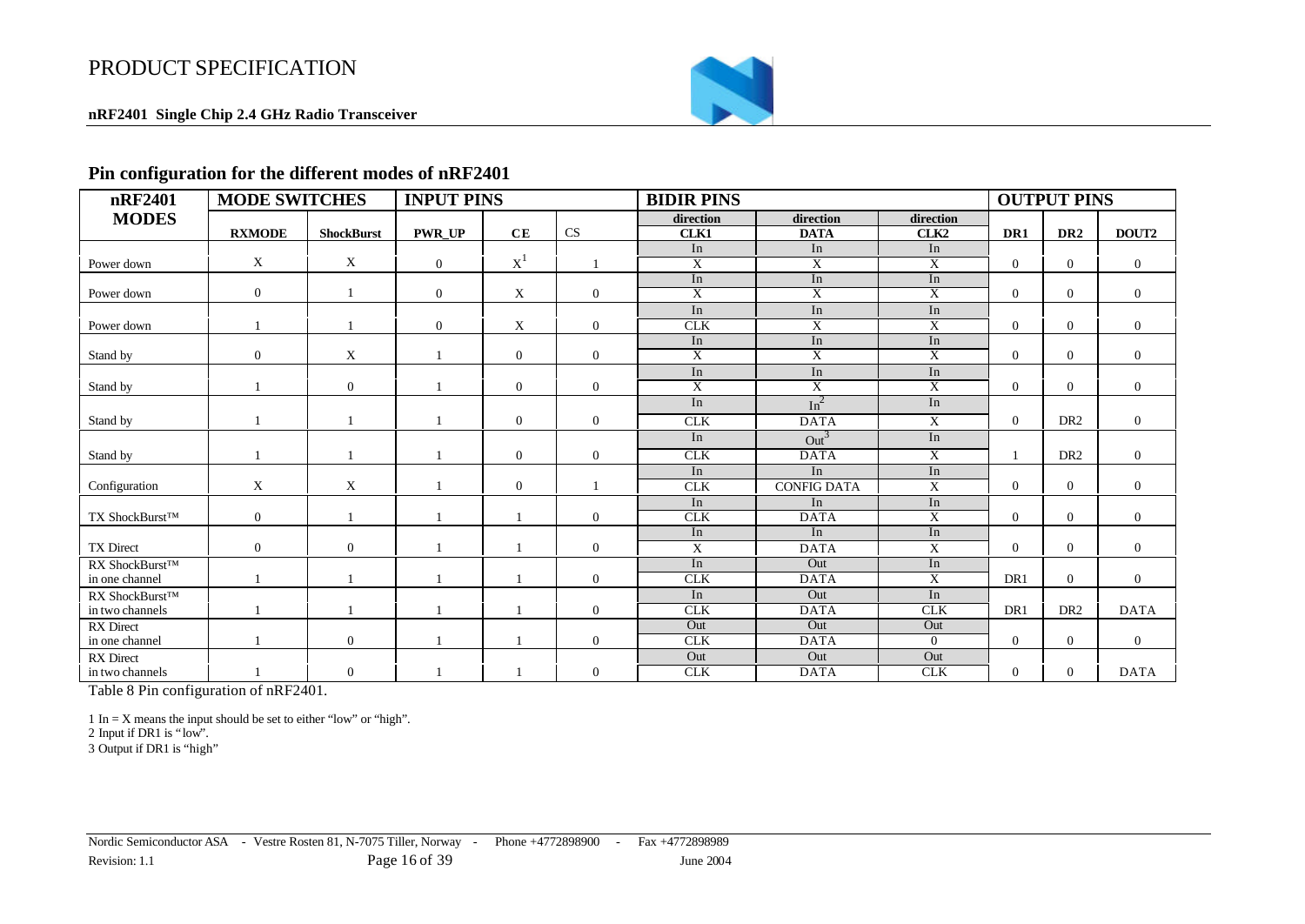**nRF2401 Single Chip 2.4 GHz Radio Transceiver**



### **DEVICE CONFIGURATION**

All configuration of the nRF2401 is done via a 3-wire interface to a single configuration register. The configuration word can be up to 15 bytes long for ShockBurst™ use and up to 2 bytes long for direct mode.

#### **Configuration for ShockBurst™ operation**

The configuration word in ShockBurst™ enables the nRF2401 to handle the RF protocol. Once the protocol is completed and loaded into nRF2401 only one byte, bit[7:0], needs to be updated during actual operation.

The configuration blocks dedicated to ShockBurst™ is as follows:

- Payload section width: Specifies the number of payload bits in a RF package. This enables the nRF2401 to distinguish between payload data and the CRC bytes in a received package.
- Address width: Sets the number of bits used for address in the RF package. This enables the nRF2401 to distinguish between address and payload data.
- Address (RX Channel 1 and 2): Destination address for received data.
- CRC: Enables nRF2401 on-chip CRC generation and de-coding.

#### NOTE:

These configuration blocks, with the exception of the CRC, are dedicated for the packages that a nRF2401 is to receive.

In TX mode, the MCU must generate an address and a payload section that fits the configuration of the nRF2401 that is to receive the data.

When using the nRF2401 on-chip CRC feature ensure that CRC is enabled and uses the same length for both the TX and RX devices.

| F-AMRI F | .nnroc<br>ΔΙ<br><b>JURESS</b> |   |  |
|----------|-------------------------------|---|--|
|          | $ -$                          | . |  |

Figure 11 Data packet set-up

### **Configuration for Direct Mode operation**

For direct mode operation only the two first bytes (bit[15:0]) of the configuring word are relevant.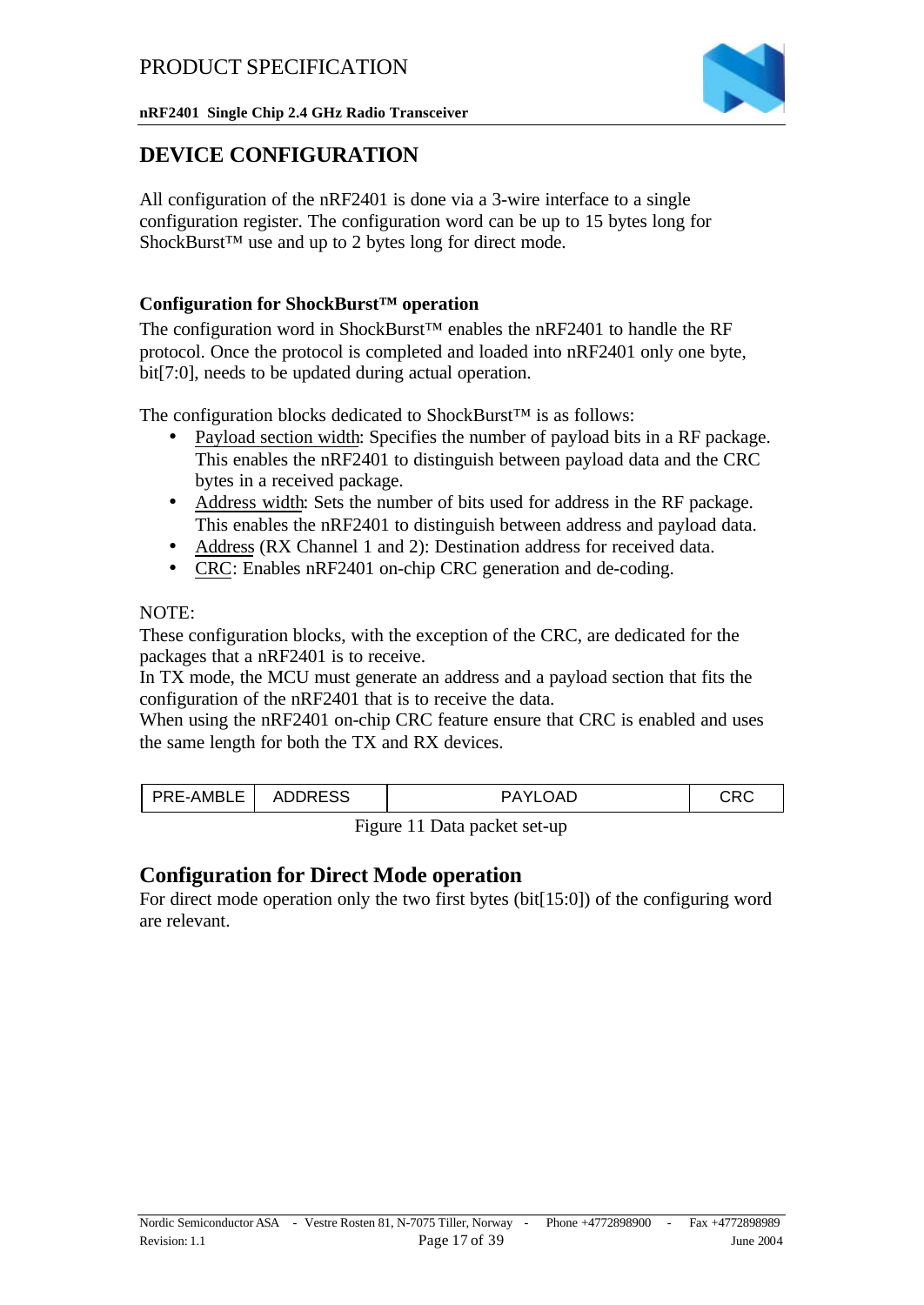

#### **Configuration Word overview**

|                                        | <b>Bit</b>       | <b>Number</b>  | <b>Name</b>       | <b>Function</b>                                          |
|----------------------------------------|------------------|----------------|-------------------|----------------------------------------------------------|
|                                        | position         | of bits        |                   |                                                          |
|                                        |                  |                |                   |                                                          |
|                                        | 143:120          | 24             | <b>TEST</b>       | Reserved for testing                                     |
|                                        | 119:112          | $\overline{8}$ | DATA2_W           | Length of data payload section RX channel 2              |
|                                        | 111:104          | 8              | DATA1_W           | Length of data payload section RX channel 1              |
|                                        | 103:64           | 40             | ADDR <sub>2</sub> | Up to 5 byte address for RX channel 2                    |
|                                        | 63:24            | 40             | ADDR1             | Up to 5 byte address for RX channel 1                    |
|                                        | 23:18            | $\overline{6}$ | ADDR_W            | Number of address bits (both RX channels).               |
|                                        | 17               | $\mathbf{1}$   | $CRC_L$           | 8 or 16 bit CRC                                          |
| ShockBurst <sup>rM</sup> configuration |                  |                |                   |                                                          |
|                                        | 16               | $\mathbf{1}$   | CRC_EN            | Enable on-chip CRC generation/checking.                  |
|                                        |                  |                |                   |                                                          |
|                                        | 15               | $\mathbf{1}$   | $RX2$ _EN         | Enable two channel receive mode                          |
|                                        | 14               | $\mathbf{1}$   | CM                | Communication mode (Direct or ShockBurst <sup>TM</sup> ) |
|                                        |                  |                |                   |                                                          |
|                                        | 13               | 1              | RFDR_SB           | RF data rate (1Mbps requires 16MHz crystal)              |
|                                        |                  |                |                   |                                                          |
|                                        | 12:10            | 3              | $XO_F$            | Crystal frequency                                        |
|                                        |                  |                |                   |                                                          |
|                                        | 9:8              | $\overline{c}$ | RF_PWR            | RF output power                                          |
| General device configuration           |                  | $\overline{7}$ |                   |                                                          |
|                                        | 7:1              |                | RF_CH#            | Frequency channel                                        |
|                                        | $\boldsymbol{0}$ | $\mathbf{1}$   | <b>RXEN</b>       | RX or TX operation                                       |

Table 9 Table of configuration words.

The configuration word is shifted in MSB first on positive CLK1 edges. New configuration is enabled on the falling edge of CS.

#### NOTE.

On the falling edge of CS, the nRF2401 updates the number of bits actually shifted in during the last configuration.

Ex:

If the nRF2401 is to be configured for 2 channel RX in ShockBurst™, a total of 120 bits must be shifted in during the first configuration after VDD is applied. Once the wanted protocol, modus and RF channel are set, only one bit (RXEN) is shifted in to switch between RX and TX.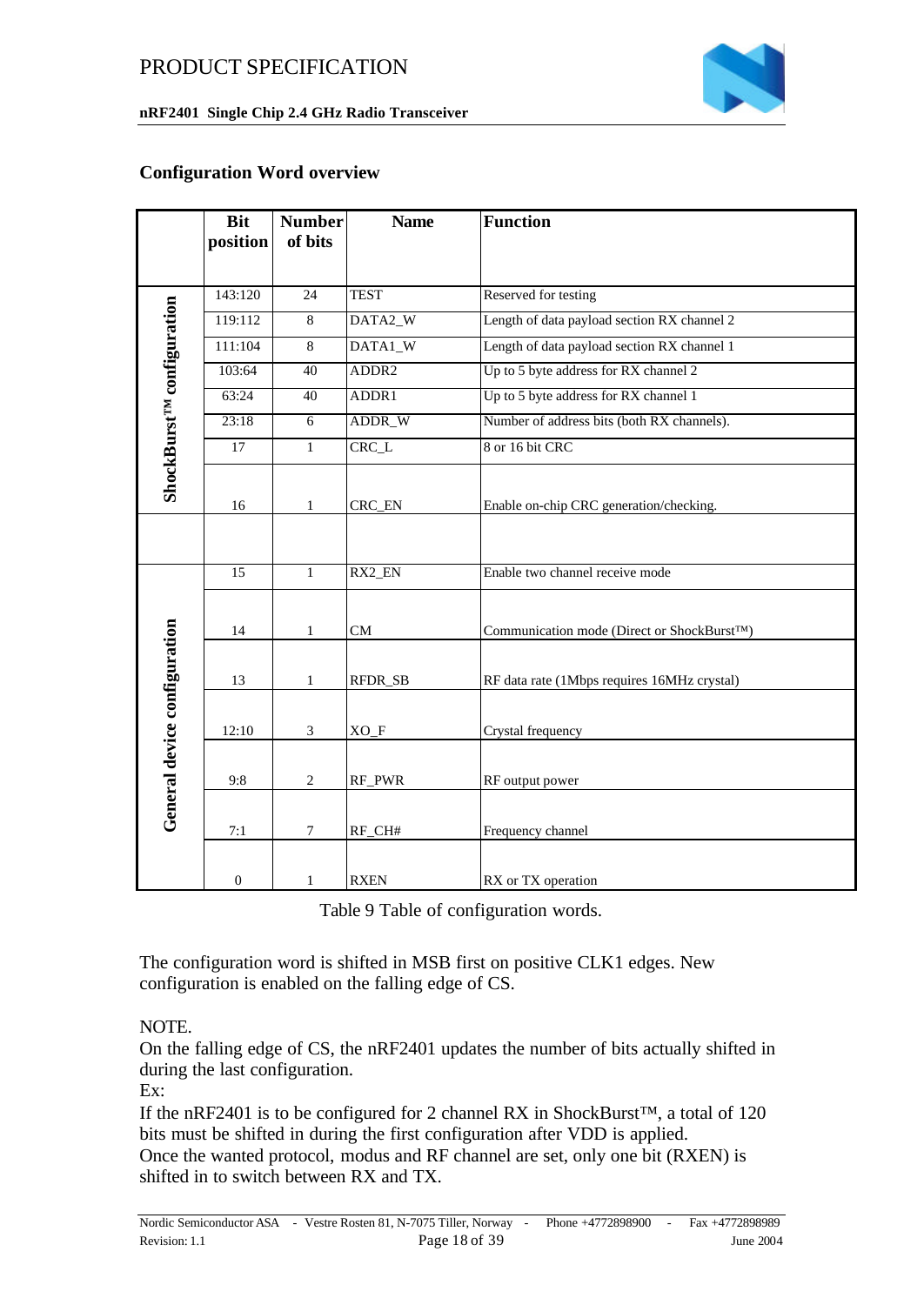

#### **Configuration Word Detailed Description**

The following describes the function of the  $144$  bits (bit  $143 = MSB$ ) that is used to configure the nRF2401. General Device Configuration: bit[15:0] ShockBurst™ Configuration: bit[119:16] Test Configuration: bit[143:120]

| MSB  | TEST                        |  |                      |  |  |  |         |  |  |  |
|------|-----------------------------|--|----------------------|--|--|--|---------|--|--|--|
| 0143 | 139<br>0140<br>$14^{\circ}$ |  |                      |  |  |  |         |  |  |  |
|      |                             |  | Reserved for testing |  |  |  |         |  |  |  |
|      |                             |  |                      |  |  |  | Default |  |  |  |

| MSB  | TEST |      |      |      |      |      |                                |      |      |      |                  |      |      |                 |                  |         |
|------|------|------|------|------|------|------|--------------------------------|------|------|------|------------------|------|------|-----------------|------------------|---------|
| D135 | D134 | D133 | D132 | D131 | D130 | D129 | D128                           | D127 | D126 | D125 | D <sub>124</sub> | D123 | D122 | D <sub>12</sub> | D <sub>120</sub> |         |
|      |      |      |      |      |      |      | $\sim$<br>Reserved for testing |      |      |      |                  |      |      | Close PLL in TX |                  |         |
|      |      |      |      |      |      |      |                                |      |      |      |                  |      |      |                 |                  | Default |

|  | DATA2 W          |                                                 |  |  |  |  |  |         |  |  |  |
|--|------------------|-------------------------------------------------|--|--|--|--|--|---------|--|--|--|
|  | D <sub>118</sub> | D <sub>117</sub><br>  D116   D115   D114   D113 |  |  |  |  |  |         |  |  |  |
|  |                  |                                                 |  |  |  |  |  |         |  |  |  |
|  |                  |                                                 |  |  |  |  |  | Default |  |  |  |

| W<br>DATA1                                           |      |                                                                                                                   |  |  |  |  |  |         |  |  |
|------------------------------------------------------|------|-------------------------------------------------------------------------------------------------------------------|--|--|--|--|--|---------|--|--|
| D111                                                 | D110 | D <sub>108</sub> D <sub>107</sub><br>D <sub>109</sub><br>D <sub>106</sub><br>D <sub>105</sub><br>D <sub>104</sub> |  |  |  |  |  |         |  |  |
| Data width channel#1 in # of bits excluding addr/crc |      |                                                                                                                   |  |  |  |  |  |         |  |  |
|                                                      |      |                                                                                                                   |  |  |  |  |  | Default |  |  |

| ADDR2            |                  |     |   |     |                                    |     |                 |     |     |     |                 |         |
|------------------|------------------|-----|---|-----|------------------------------------|-----|-----------------|-----|-----|-----|-----------------|---------|
| D <sub>103</sub> | D <sub>102</sub> | 101 | . | D71 | D70                                | D69 | D <sub>68</sub> | D67 | D66 | D65 | D <sub>64</sub> |         |
|                  |                  |     |   |     | Channel#2 Address RX (up to 40bit) |     |                 |     |     |     |                 |         |
|                  |                  |     | . |     |                                    |     |                 |     |     |     |                 | Default |

|                 | ADDR1                                                                                                                                   |  |  |           |  |                          |  |  |  |         |  |  |
|-----------------|-----------------------------------------------------------------------------------------------------------------------------------------|--|--|-----------|--|--------------------------|--|--|--|---------|--|--|
| D <sub>63</sub> | D31<br>DOQ<br>D28<br>D30<br>D24<br>DO <sub>7</sub><br>D <sub>62</sub><br>DCE<br>D26<br>D61<br>، ے ب<br>DZJ<br><i>••••••••</i><br>.<br>້ |  |  |           |  |                          |  |  |  |         |  |  |
|                 |                                                                                                                                         |  |  | Channel#1 |  | Address RX (up to 40bit) |  |  |  |         |  |  |
|                 | .                                                                                                                                       |  |  |           |  |                          |  |  |  | Default |  |  |

|                                            | D <sub>21</sub> |  |  |  |         |
|--------------------------------------------|-----------------|--|--|--|---------|
| Address width in # of bits (both channels) |                 |  |  |  |         |
|                                            |                 |  |  |  | Default |

| D17                                | D16                             |         |
|------------------------------------|---------------------------------|---------|
| CRC Mode $1 = 16$ bit, $0 = 8$ bit | $CRC 1 =$ enable; $0 =$ disable |         |
|                                    |                                 | Default |

|         | RF-Programming |     |                                      |           |                 |                |                 |   |    | LSB |                   |                   |    |                     |                |         |
|---------|----------------|-----|--------------------------------------|-----------|-----------------|----------------|-----------------|---|----|-----|-------------------|-------------------|----|---------------------|----------------|---------|
| D15     | D14            | D13 | D12                                  | D11       | D <sub>10</sub> | D <sub>9</sub> | D <sub>8</sub>  | ◡ | D6 | ns  | D4                | $\mathbf{D}$<br>້ | D2 | $\mathbf{D}$<br>້ມ⊥ | D <sub>0</sub> |         |
| Two Ch. | <b>BUF</b>     | OD  | $\mathbf{v} \cap \mathbf{v}$<br>AV I | Frequency |                 |                | <b>RF</b> Power |   |    |     | Channel selection |                   |    |                     | <b>RXEN</b>    |         |
|         |                |     |                                      |           |                 |                |                 |   |    |     |                   |                   |    |                     |                | Default |

#### Table 10 Configuration data word

The MSB bit should be loaded first into the configuration register. Default configuration word: h8E08.1C20.2000.0000.00E7.0000.0000.E721.0F04.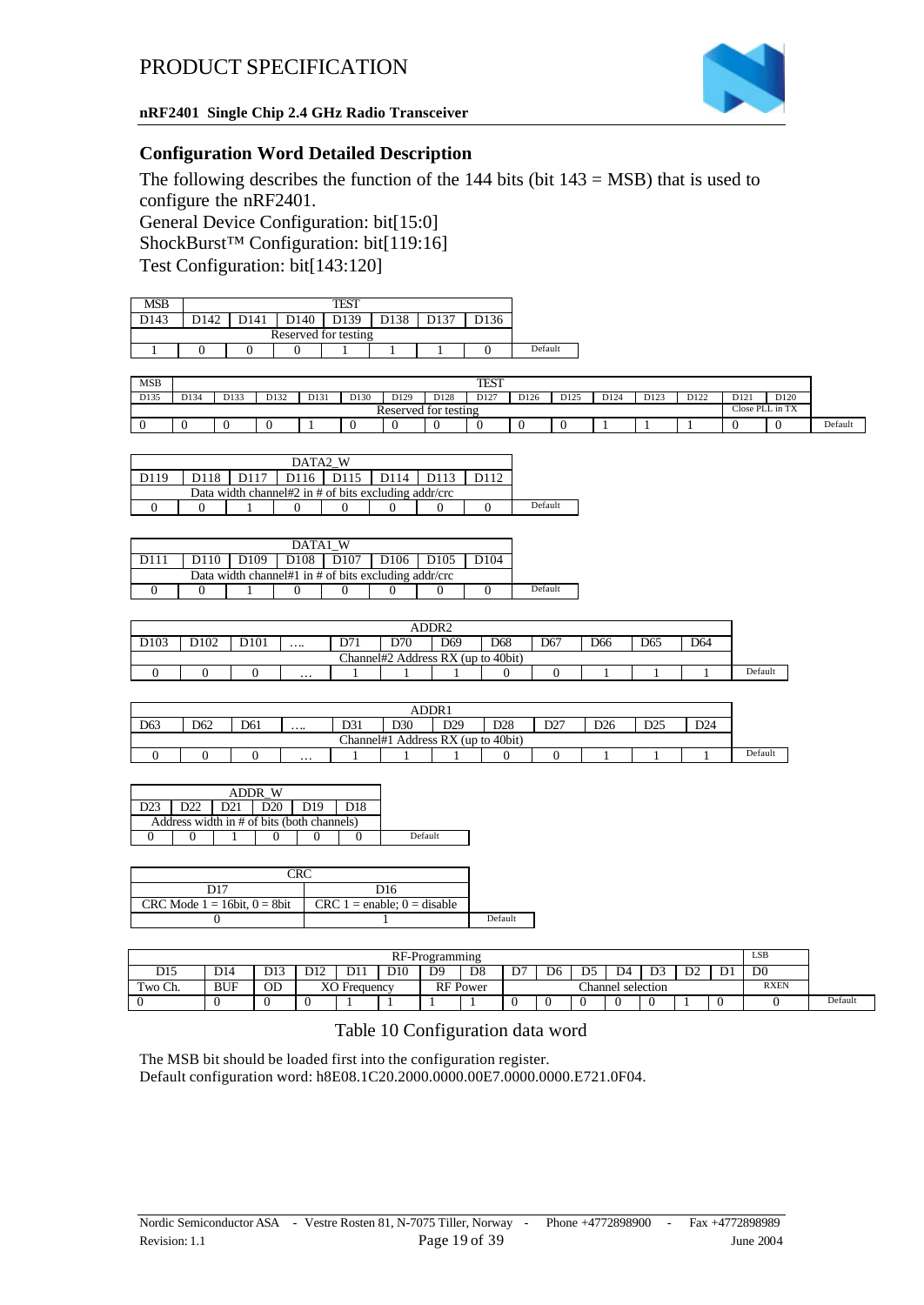

### **ShockBurst™ configuration:**

The section bit[119:16] contains the segments of the configuration register dedicated to ShockBurst™ operational protocol. After VDD is turned on ShockBurst™ configuration is done once and remains set whilst VDD is present. During operation only the first byte for frequency channel and RX/TX switching need to be changed.

### **PLL\_CTRL**

| PLL CTRL         |                  |                     |  |  |  |  |  |  |  |  |  |
|------------------|------------------|---------------------|--|--|--|--|--|--|--|--|--|
| D <sub>121</sub> | D <sub>120</sub> | PLL                 |  |  |  |  |  |  |  |  |  |
|                  |                  | Open TX/Closed RX   |  |  |  |  |  |  |  |  |  |
|                  |                  | Open TX/Open RX     |  |  |  |  |  |  |  |  |  |
|                  |                  | Closed TX/Closed RX |  |  |  |  |  |  |  |  |  |
|                  |                  | Closed TX/Open RX   |  |  |  |  |  |  |  |  |  |

Table 11 PLL setting.

#### Bit 121-120:

PLL CTRL: Controls the setting of the PLL for test purposes. With closed PLL in TX no deviation will be present. For normal operational mode these two bits must both be low.

### **DATAx\_W**

| W<br>$\mathbf{A}$<br>DAT |    |  |     |     |            |  |  |
|--------------------------|----|--|-----|-----|------------|--|--|
|                          | 10 |  | 116 | 115 | $\sqrt{2}$ |  |  |

|  |    | DATA1 | W |     |     |    |
|--|----|-------|---|-----|-----|----|
|  | 09 | 108   |   | 106 | 105 | 04 |

Table 12 Number of bits in payload.

### Bit 119 – 112:

DATA2 W: Length of RF package payload section for receive-channel 2.

### Bit 111 – 104:

DATA1\_W: Length of RF package payload section for receive-channel 1.

### NOTE:

The total number of bits in a ShockBurst™ RF package may not exceed 256! Maximum length of payload section is hence given by:

 $DATAx$ <sub>*\_W*</sub>(*bits*) = 256 – *ADDR \_W* – *CRC* 

Where:

ADDR W: length of RX address set in configuration word B[23:18] CRC: check sum, 8 or 16 bits set in configuration word B[17] PRE: preamble, 8 bits are automatically included

Shorter address and CRC leaves more room for payload data in each package.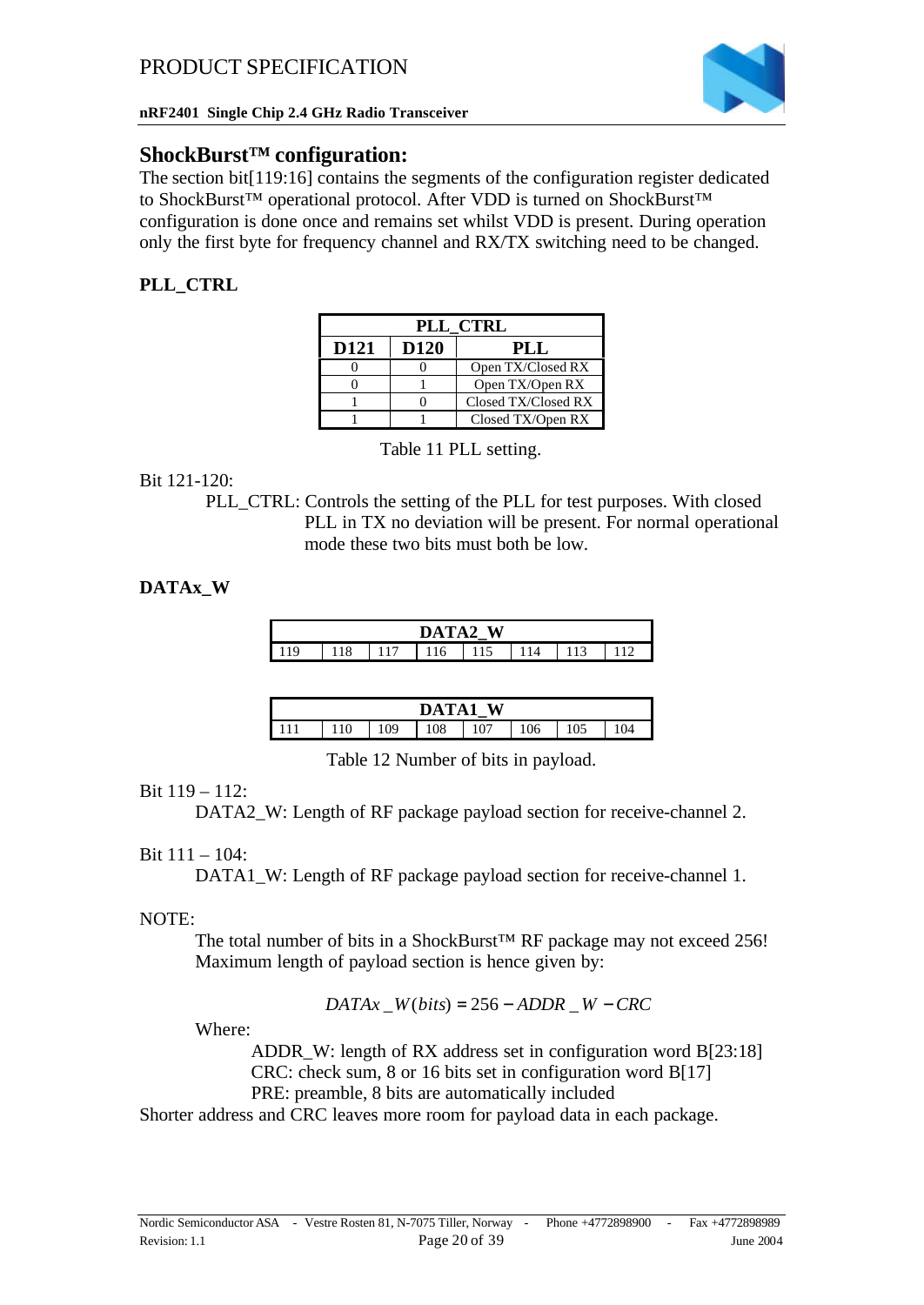

#### **nRF2401 Single Chip 2.4 GHz Radio Transceiver**

#### **ADDRx**

| ADDR2 |       |     |          |            |    |    |    |                            |    |    |    |
|-------|-------|-----|----------|------------|----|----|----|----------------------------|----|----|----|
| 103   | 102   | 101 | $\cdots$ | $-11$<br>л | 76 | 69 | 68 | 67                         | 66 | 65 | 64 |
|       |       |     |          |            |    |    |    |                            |    |    |    |
|       | ADDR1 |     |          |            |    |    |    |                            |    |    |    |
| 63    | 62    | 61  | $\cdots$ | 31         | 30 | 29 | 28 | $\mathcal{L}$<br><u>L,</u> | 26 | 25 | 24 |

Table 13 Address of receiver #2 and receiver #1.

#### Bit 103 – 64:

ADDR2: Receiver address channel 2, up to 40 bit.

#### Bit 63 – 24: ADDR1

ADDR1: Receiver address channel 1, up to 40 bit.

#### NOTE!

Bits in ADDRx exceeding the address width set in ADDR\_W are redundant and can be set to logic 0.

#### **ADDR\_W & CRC**

|               |                                | $\alpha$ dn $\alpha$<br>$\mathbf{v}$<br>۱<br>_ | $\sim$ $\sim$<br>$-11$<br>.K ( |                      |          |    |  |
|---------------|--------------------------------|------------------------------------------------|--------------------------------|----------------------|----------|----|--|
| $\sim$<br>ں ک | nη<br>$\overline{\phantom{a}}$ | $\overline{\phantom{0}}$                       | 20                             | $\ddot{\phantom{1}}$ | ıο<br>10 | -- |  |

Table 14 Number of bits reserved for RX address + CRC setting.

#### Bit 23 – 18:

ADDR W: Number of bits reserved for RX address in ShockBurst™ packages.

#### NOTE:

Maximum number of address bits is 40 (5 bytes). Values over 40 in ADDR\_W are not valid.

#### Bit 17:

| CRC L: | CRC length to be calculated by $nRF2401$ in ShockBurst <sup>TM</sup> . |
|--------|------------------------------------------------------------------------|
|        | Logic $0: 8$ bit CRC                                                   |
|        | Logic 1: 16 bit CRC                                                    |

#### Bit: 16:

| CRC EN: | Enables on-chip CRC generation (TX) and verification (RX). |
|---------|------------------------------------------------------------|
|         | Logic 0: On-chip CRC generation/checking disabled          |
|         | Logic 1: On-chip CRC generation/checking enabled           |

#### NOTE:

An 8 bit CRC will increase the number of payload bits possible in each ShockBurst™ data packet, but will also reduce the system integrity.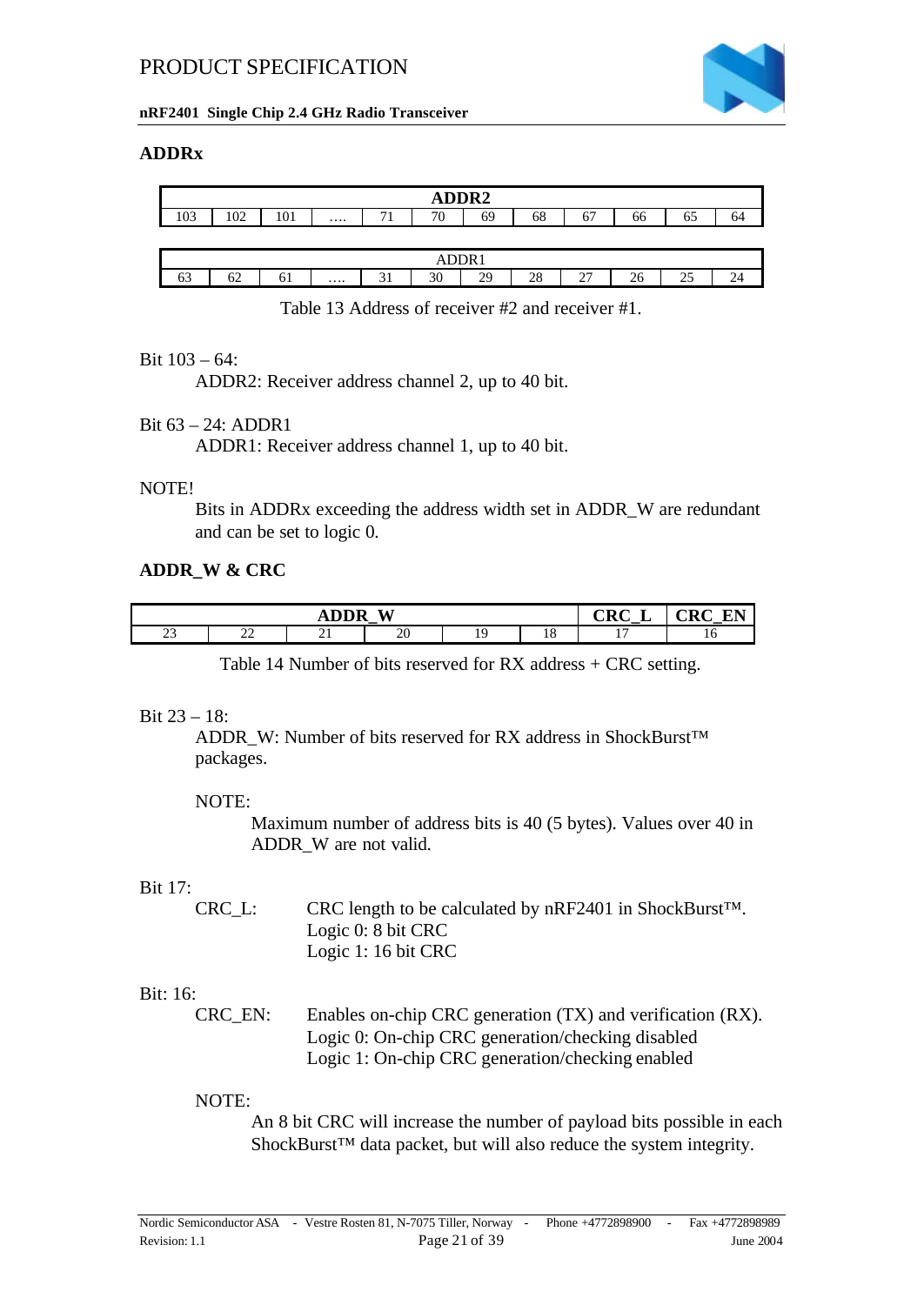

#### **nRF2401 Single Chip 2.4 GHz Radio Transceiver**

#### **General device configuration:**

This section of the configuration word handles RF and device related parameters.

Modes:

| $\blacksquare$<br>DV <sub>2</sub><br>√D.<br>↗<br>n<br>$\overline{\phantom{a}}$<br>$\overline{\phantom{a}}$ | $\sim$<br>UМ | <b>SB</b><br>FDR<br>$-$ | --<br>--<br>$\overline{\phantom{a}}$ |     |    | $\mathbf{M}$<br>DE<br>w<br><b>N</b><br>. .<br>$\overline{\phantom{a}}$ |  |  |
|------------------------------------------------------------------------------------------------------------|--------------|-------------------------|--------------------------------------|-----|----|------------------------------------------------------------------------|--|--|
| <b></b>                                                                                                    |              |                         | . .                                  | . . | 10 |                                                                        |  |  |

Table 15 RF operational settings.

#### Bit 15:

RX2\_EN:

Logic 0: One channel receive Logic 1: Two channels receive

#### NOTE:

In two channels receive, the nRF2401 receives on two, separate frequency channels simultaneously. The frequency of receive channel 1 is set in the configuration word bit[7-1], receive channel 2 is always 8 channels (8 MHz) above receive channel 1.

#### Bit 14:

Communication Mode:

Logic 0: nRF2401 operates in direct mode. Logic 1: nRF2401 operates in ShockBurst™ mode

#### Bit 13:

RF Data Rate:

Logic 0: 250 kbps Logic 1: 1 Mbps

#### NOTE:

Utilizing 250 kbps instead of 1Mbps will improve the receiver sensitivity by 10 dB. 1Mbps requires 16MHz crystal.

#### Bit 12-10:

XO\_F: Selects the nRF2401 crystal frequency to be used:

|                 | <b>XO FREQUENCY SELECTION</b> |            |                                |  |  |  |  |  |  |
|-----------------|-------------------------------|------------|--------------------------------|--|--|--|--|--|--|
| D <sub>12</sub> | D11                           | <b>D10</b> | <b>Crystal Frequency [MHz]</b> |  |  |  |  |  |  |
|                 |                               |            |                                |  |  |  |  |  |  |
|                 |                               |            |                                |  |  |  |  |  |  |
|                 |                               |            |                                |  |  |  |  |  |  |
|                 |                               |            |                                |  |  |  |  |  |  |
|                 |                               |            |                                |  |  |  |  |  |  |

Table 16 Crystal frequency setting.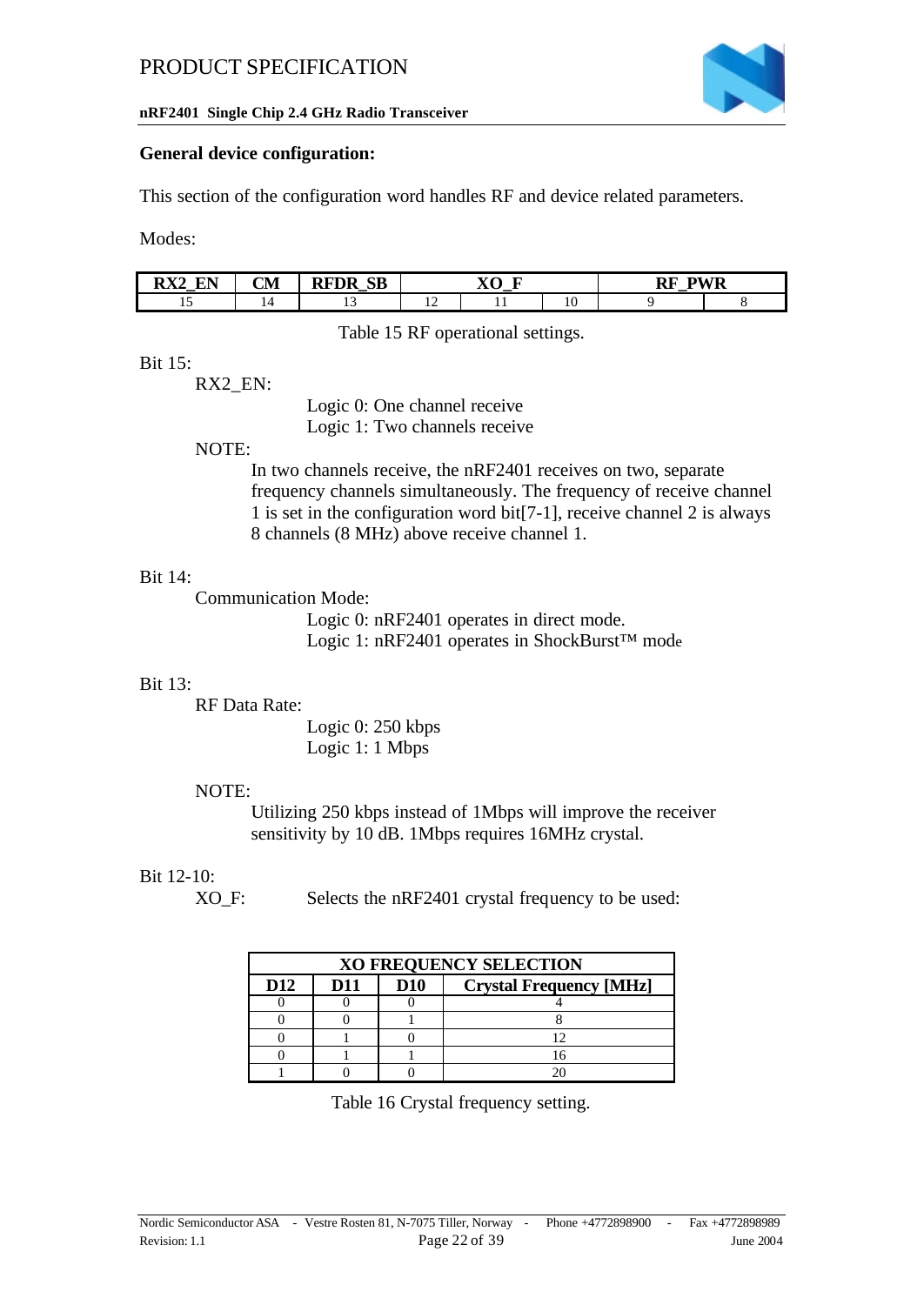

#### **nRF2401 Single Chip 2.4 GHz Radio Transceiver**

#### Bit 9-8:

RF\_PWR: Sets nRF2401 RF output power in transmit mode:

| <b>RF OUTPUT POWER</b> |    |           |  |  |  |  |  |  |
|------------------------|----|-----------|--|--|--|--|--|--|
| D9                     | D8 | $P$ [dBm] |  |  |  |  |  |  |
|                        |    | $-20$     |  |  |  |  |  |  |
|                        |    | $-10$     |  |  |  |  |  |  |
|                        |    |           |  |  |  |  |  |  |
|                        |    |           |  |  |  |  |  |  |

Table 17 RF output power setting.

#### **RF channel & direction**

Table 18 Frequency channel and RX / TX setting.

#### Bit  $7 - 1$ :

RF CH#: Sets the frequency channel the nRF2401 operates on.

The channel frequency in *transmit* is given by:

 $Channel_{BE} = 2400 MHz + RF \_CH + 1.0 MHz$ 

RF\_CH #: between 2400MHz and 2527MHz may be set.

The channel frequency in *data channel 1* is given by:

*Channel*<sub>RF</sub> = 2400  $MHz + RF \_CH + 1.0 MHz$  (Receive at PIN#8)

RF\_CH #: between 2400MHz and 2524MHz may be set.

NOTE:

The channels above 83 can only be utilized in certain territories (ex: Japan)

The channel frequency in *data channel 2* is given by:

*Channel*  $_{RF}$  = 2400  $MHz + RF \_CH + 1.0 MHz + 8MHz$  (Receive at PIN#4)

RF\_CH #: between 2408MHz and 2524MHz may be set.

Bit 0:

Set active mode:

Logic 0: transmit mode Logic 1: receive mode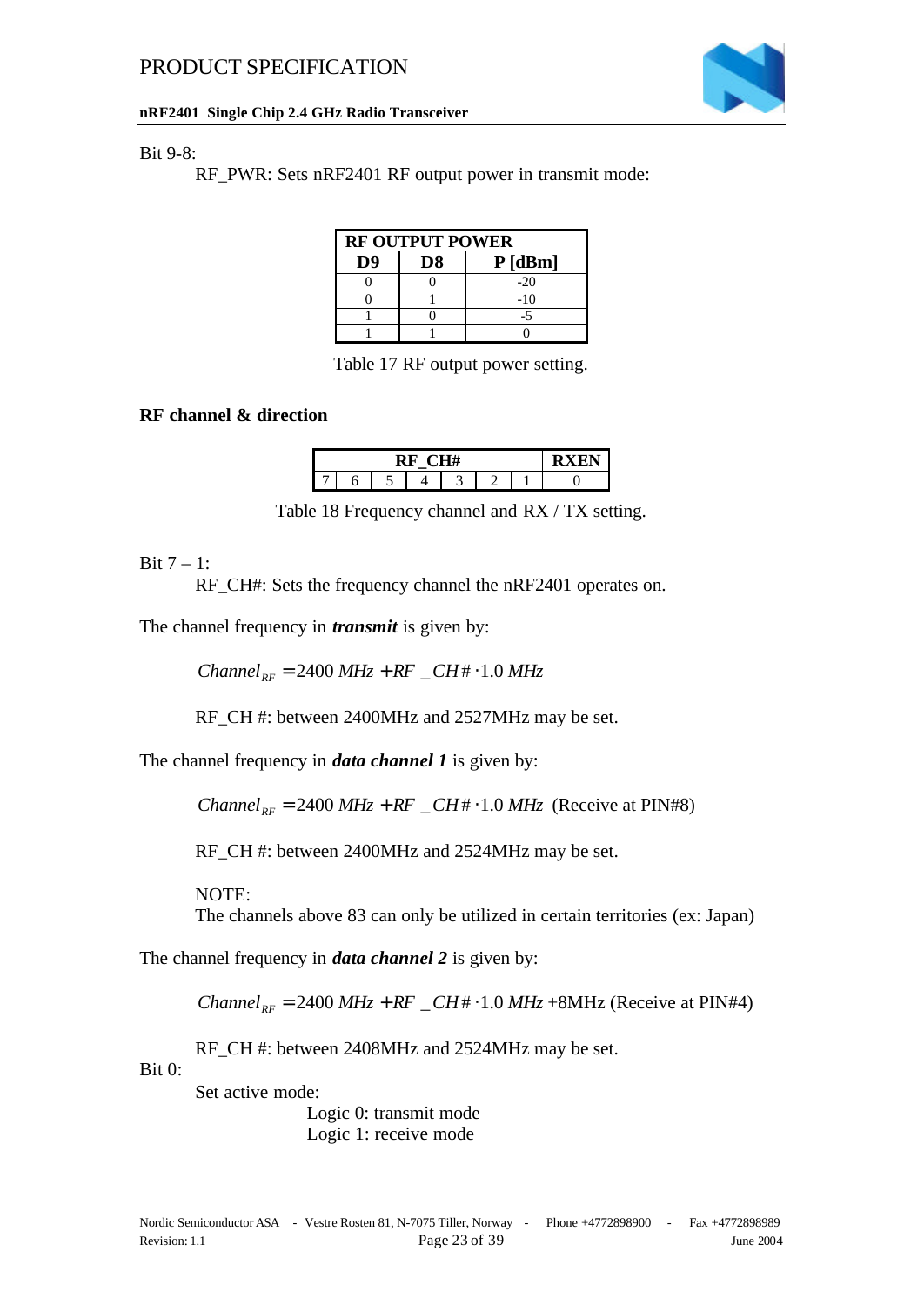

### **DATA PACKAGE DESCRIPTION**

| <b>ADDRESS</b><br>PRE-AMBLE<br>r LOAD<br>ו∨∆כ |
|-----------------------------------------------|
|-----------------------------------------------|

#### Figure 12 Data Package Diagram

The data packet for both ShockBurst™ mode and direct mode communication is divided into 4 sections. These are:

|              | <b>PREAMBLE</b> | ٠         | The preamble field is required in ShockBurst <sup>TM</sup> and Direct modes.                                                                                |
|--------------|-----------------|-----------|-------------------------------------------------------------------------------------------------------------------------------------------------------------|
|              |                 | ٠         | Preamble is 8 bits in length and is dependent of the first data bit in direct                                                                               |
|              |                 |           | mode.                                                                                                                                                       |
|              |                 |           | $1st$ ADDR-BIT<br>PREAMBLE                                                                                                                                  |
|              |                 |           | 01010101<br>0                                                                                                                                               |
|              |                 |           | 10101010                                                                                                                                                    |
|              |                 |           | Preamble is automatically added to the data packet in ShockBurst™ and<br>thereby gives extra space for payload. In Direct mode MCU must handle<br>preamble. |
|              |                 |           | In ShockBurst <sup>TM</sup> mode RX, the preamble is removed from the received                                                                              |
|              |                 |           | output data, in direct mode the preamble is transparent to the output data.                                                                                 |
|              | <b>ADDRESS</b>  | ٠         | The address field is required in ShockBurst™ mode. <sup>1</sup>                                                                                             |
|              |                 | ٠         | 8 to 40 bits length.                                                                                                                                        |
|              |                 | ٠         | Address automatically removed from received packet in ShockBurst™<br>mode. In Direct mode MCU must handle address.                                          |
| $\mathbf{3}$ | <b>PAYLOAD</b>  | $\bullet$ | The data to be transmitted                                                                                                                                  |
|              |                 | ٠         | In ShockBurst <sup>TM</sup> mode payload size is 256 bits minus the following:                                                                              |
|              |                 |           | (Address: $8$ to $40$ bits. $+$ CRC $8$ or $16$ bits).                                                                                                      |
|              |                 | ٠         | In Direct mode the maximum packet size (length) is for 1Mbps 4000 bits                                                                                      |
|              |                 |           | $(4ms)$ .                                                                                                                                                   |
|              | <b>CRC</b>      | ٠         | The CRC is optional in ShockBurst <sup>TM</sup> mode, and is not used in Direct                                                                             |
|              |                 |           | mode.                                                                                                                                                       |
|              |                 | ٠         | 8 or 16 bits length                                                                                                                                         |
|              |                 |           | The CRC is removed from the received output data in ShockBurst™ RX.                                                                                         |

Table 19 Data package description

l

<sup>&</sup>lt;sup>1</sup> Suggestions for the use of addresses in ShockBurst<sup>TM</sup>: In general more bits in the address gives less false detection, which in the end may give lower data packet loss.

A. The address made by (5, 4, 3, or 2) equal bytes are not recommended because it in general will make the packet-error-rate increase.

B. Addresses where the level shift only one time (i.e. 000FFFFFFF) could often be detected in noise that may give a false detection, which again may give raised packet-error-rate.

Direct mode will be dependent on the software used in the MCU, but it is recommended to have the same restrictions on addresses for this mode.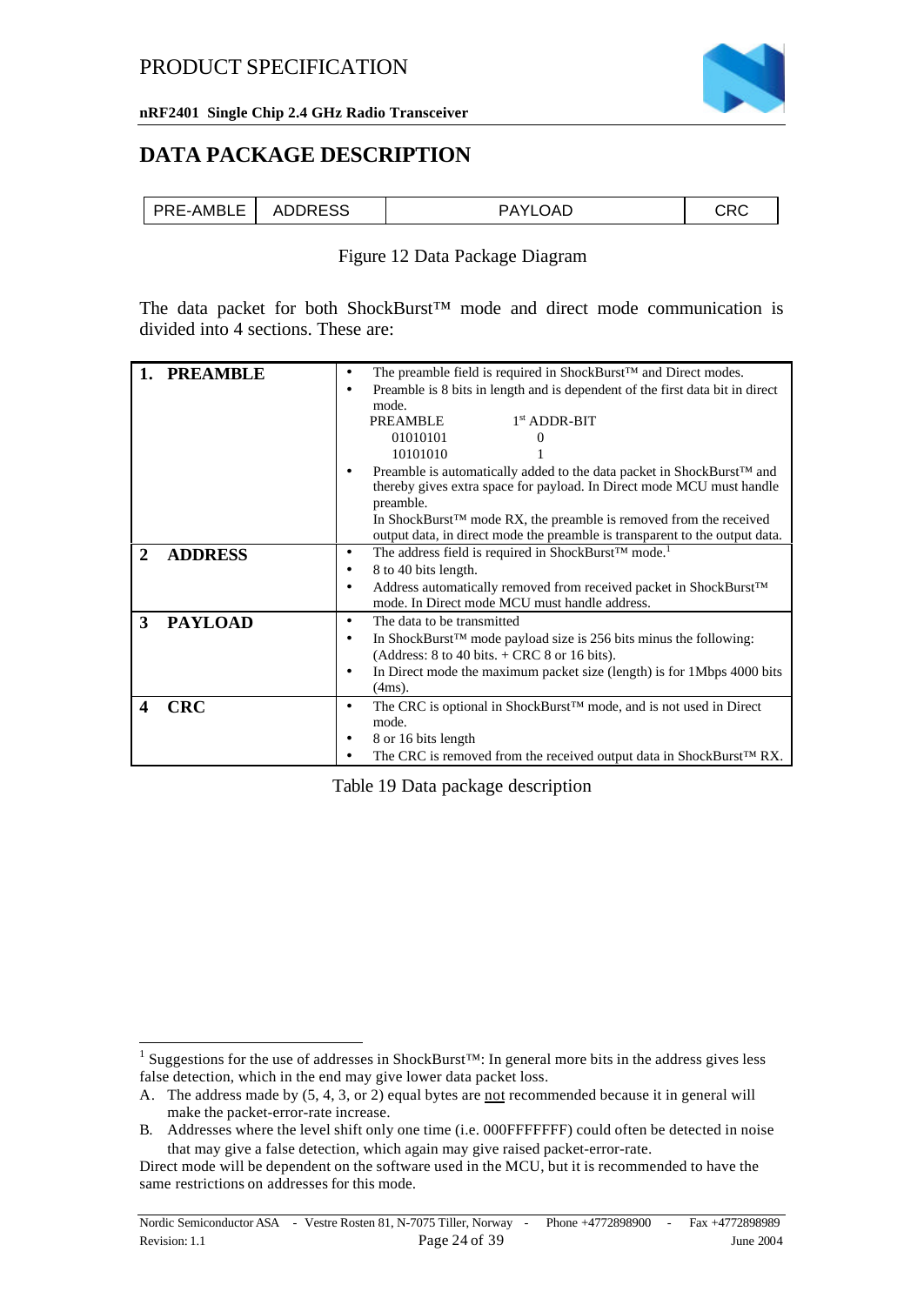

**nRF2401 Single Chip 2.4 GHz Radio Transceiver**

### **IMPORTANT TIMING DATA**

The following timing applies for operation of nRF2401.

#### **nRF2401 Timing Information**

| nRF2401 timing                                              | Max.            | Min.              | <b>Name</b>  |
|-------------------------------------------------------------|-----------------|-------------------|--------------|
| PWR_DWN $\rightarrow$ Configuration mode                    | 3 <sub>ms</sub> |                   | Tpd2cfgm     |
| <b>PWR_DWN <math>\rightarrow</math></b> Active mode (RX/TX) | 3ms             |                   | Tpd2a        |
| $ST_BY \rightarrow TX$ ShockBurst <sup>TM</sup>             | $195\mu s$      |                   | Tsby2txSB    |
| $ST_BY \rightarrow TX$ Direct Mode                          | $202\mu s$      |                   | Tsby2txDM    |
| ST BY $\rightarrow$ RX mode                                 | $202\mu s$      |                   | Tsby2rx      |
| Minimum delay from CS to data.                              |                 | $5\mu s$          | Tcs2data     |
| Minimum delay from CE to data.                              |                 | $5\mu s$          | Tce2data     |
| Minimum delay from DR1/2 to clk.                            |                 | 50ns              | Tdr2clk      |
| Maximum delay from clk to data.                             | 50ns            |                   | Tclk2data    |
| Delay between edges                                         |                 | 50ns              | Td           |
| Setup time                                                  |                 | 500 <sub>ns</sub> | <b>Ts</b>    |
| Hold time                                                   |                 | 500 <sub>ns</sub> | Th           |
| Delay to finish internal GFSK data                          |                 | $1/data$ rate     | <b>Tfd</b>   |
| Minimum input clock high                                    |                 | 500 <sub>ns</sub> | Thmin        |
| Set-up of data in Direct Mode                               | 50ns            |                   | Tsdm         |
| Minimum clock high in Direct Mode                           |                 | 300ns             | Thdm         |
| Minimum clock low in Direct Mode                            |                 | 230ns             | Tldm         |
| Time on air, TX Direct mode                                 | 4 <sub>ms</sub> |                   | <b>ToaDM</b> |

Table 20 Operational timing of nRF2401

When the nRF2401 is in power down it must always settle in stand by for 3ms before it can enter configuration or one of the active modes.



Figure 13 Timing diagram for power down (or VDD off) to configuration mode for nRF2401.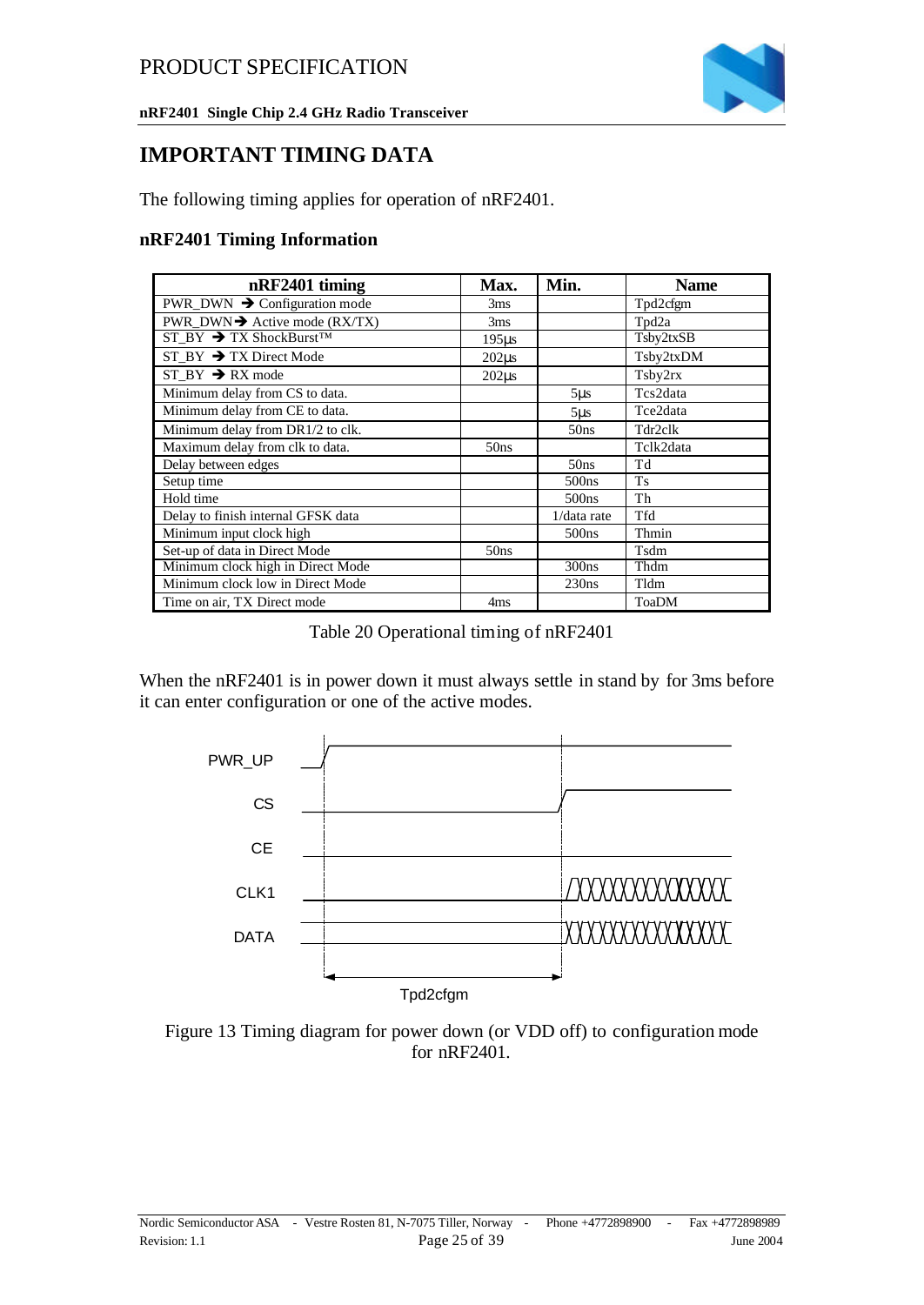

#### **nRF2401 Single Chip 2.4 GHz Radio Transceiver**



Figure 14 Power down (or VDD off) to active mode

Note that the configuration word will be lost when VDD is turned off and that the device then must be configured before going to one of the active modes. If the device is configured one can go directly from power down to the wanted active mode. **Note:**

CE and CS may not be high at the same time. Setting one or the other decides whether configuration or active mode is entered.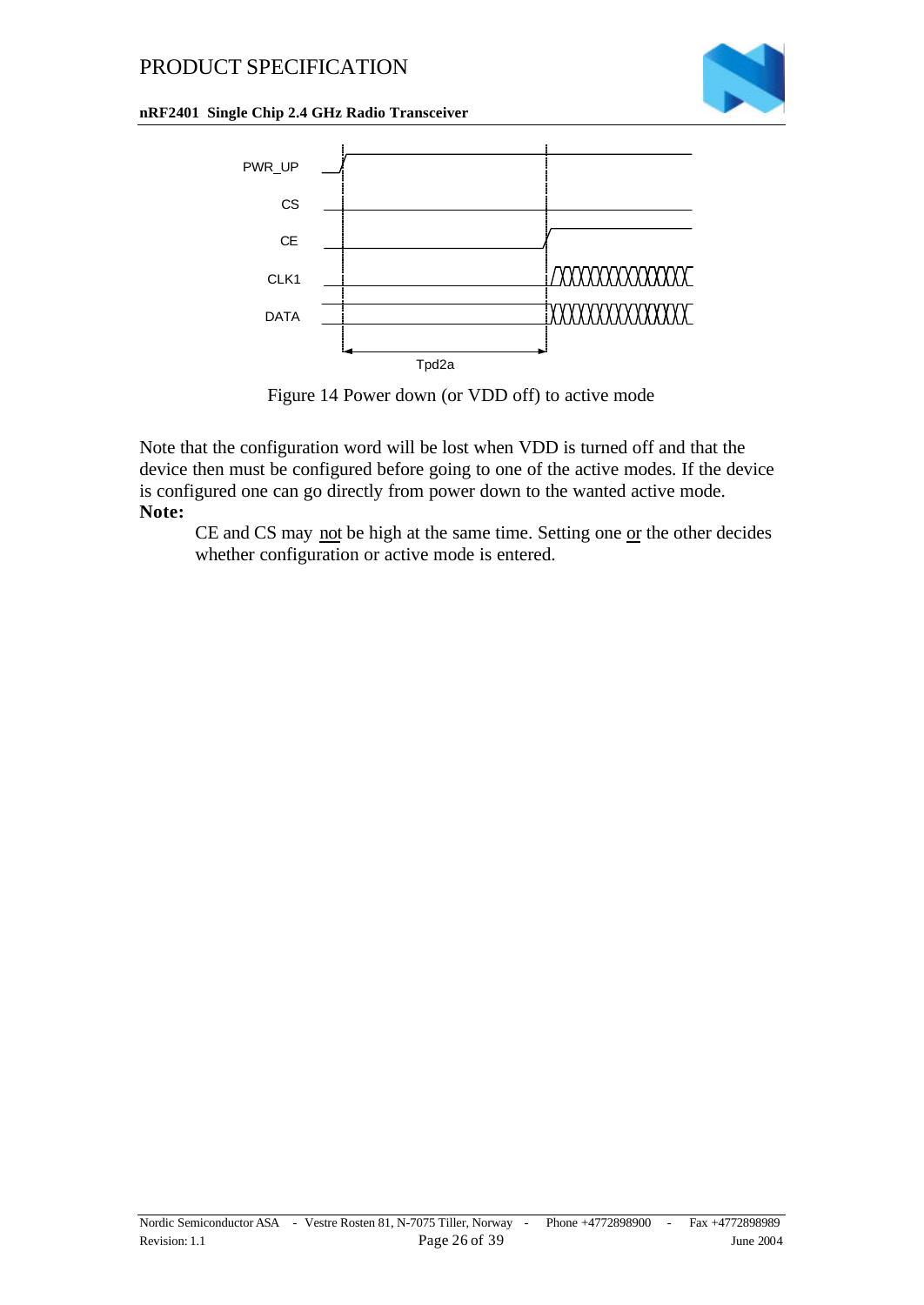#### **nRF2401 Single Chip 2.4 GHz Radio Transceiver**



#### **Configuration mode timing**

When one or more of the bits in the configuration word needs to be changed the following timing apply.



Figure 15 Timing diagram for configuration of nRF2401

If configuration mode is entered from power down, CS can be set high after Tpd2sby as shown in Figure 13.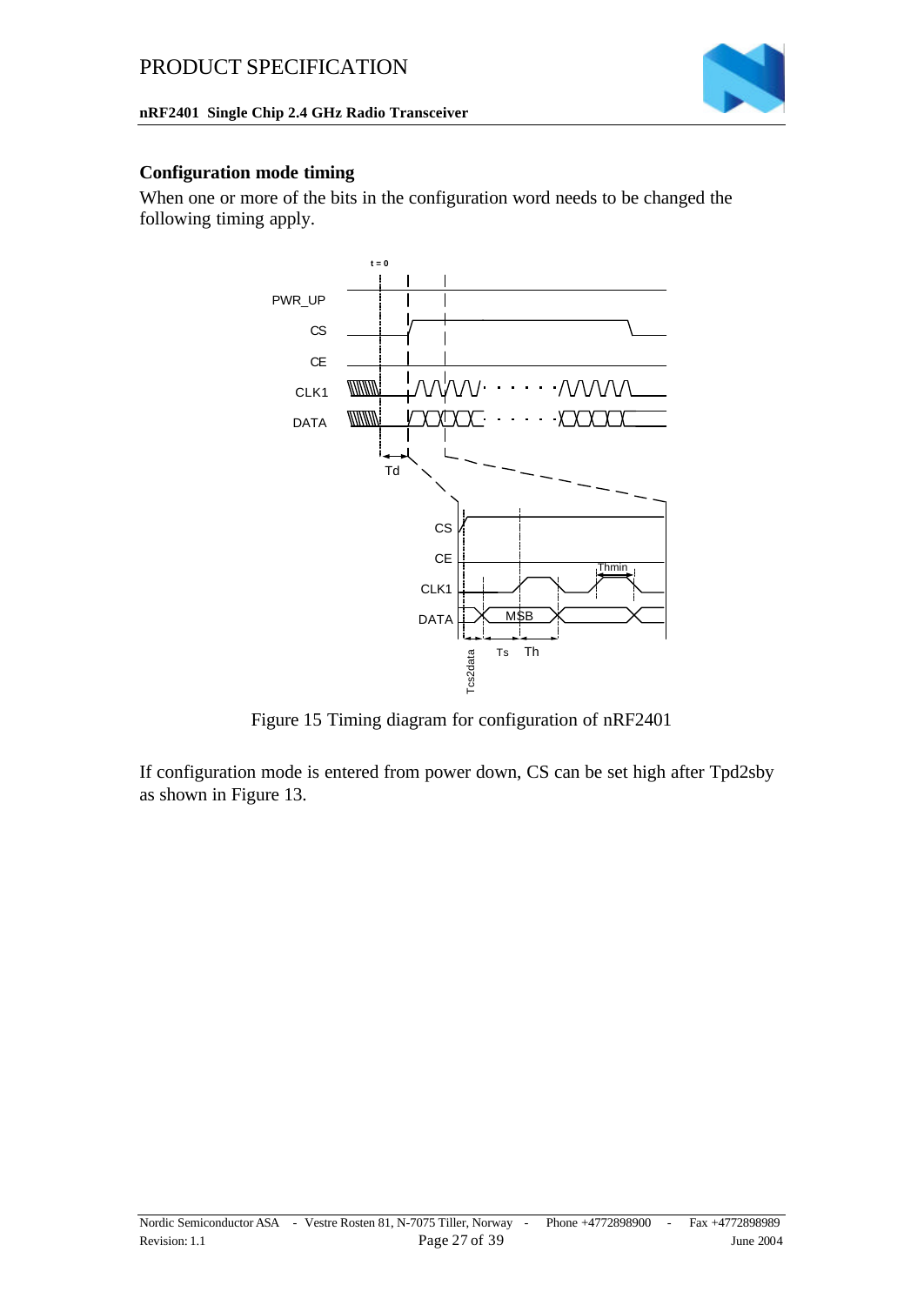

#### **nRF2401 Single Chip 2.4 GHz Radio Transceiver**

#### **ShockBurst™ Mode timing**

#### **ShockBurst™ TX:**



Figure 16 Timing of ShockBurst™ in TX

The package length and the data rate give the delay Toa (time on air), as shown in the equation.

 $T_{OA} = 1 / 4$ *datarate*  $\cdot$  (# *databits* + 1)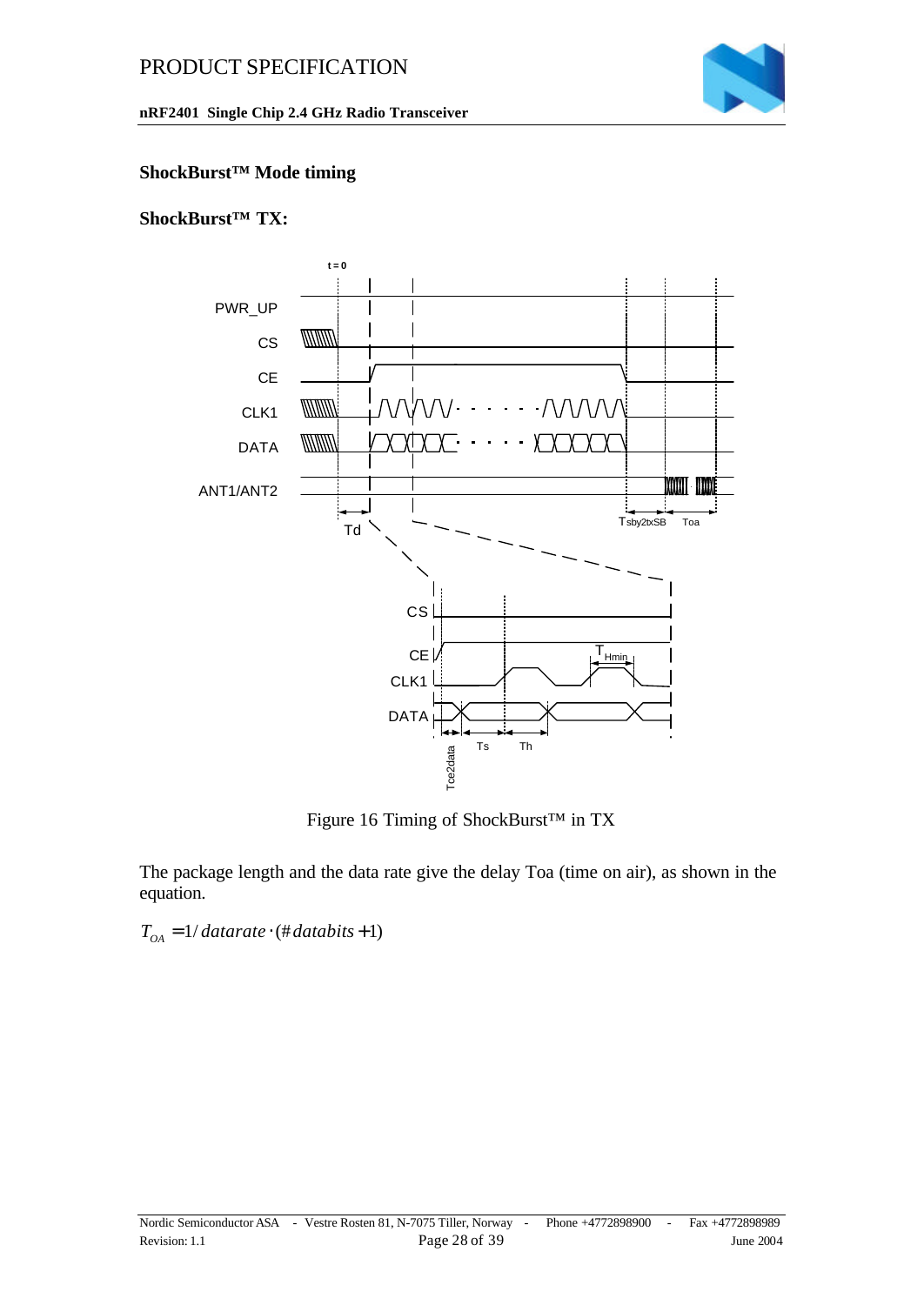

#### **ShockBurst™ RX:**



Figure 17 Timing of ShockBurst™ in RX

The CE may be kept high during downloading of data, but the cost is higher current consumption (18mA) and the benefit is short start-up time (200μs) when DR1 goes low.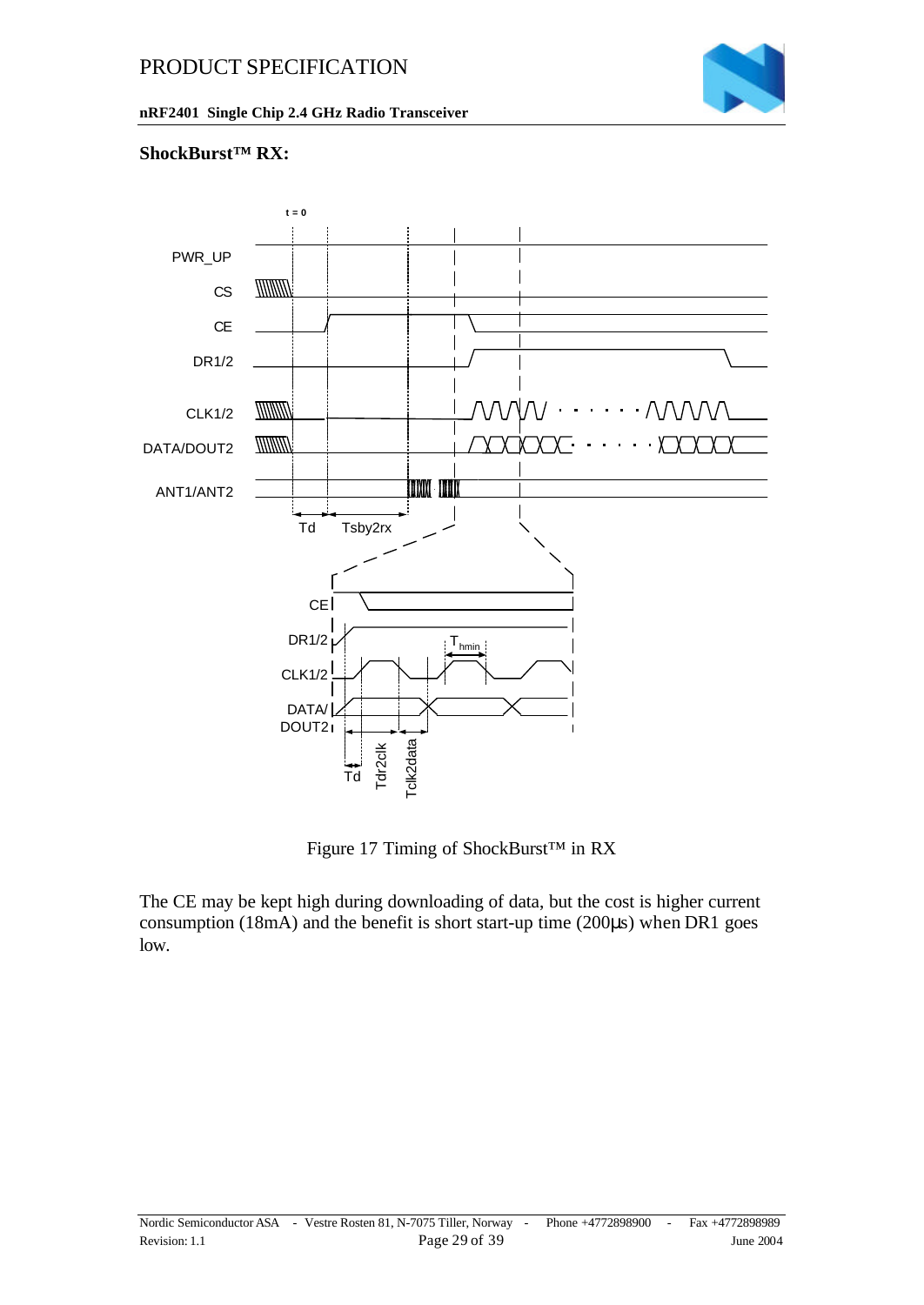

#### **nRF2401 Single Chip 2.4 GHz Radio Transceiver**

#### **Direct Mode**

### **Direct Mode TX:**



Figure 18 Timing of direct mode TX

In TX direct mode the input data will be sampled by nRF2401 and therefore no clock is needed. The clock must be stable at low level during transmission due to noise considerations. The exact delay  $T_{\text{sby2txDM}}$  is given by the equation:

 $T_{\text{sky2txDM}} = 194us + 1/F_{\text{XO}} \cdot 14 + 2.25us$ 

The maximum length of a package (ToaDM) over all voltages and temperatures is 4ms. This is limited by frequency drift in the transmitter and is independent of data rate and frequency channel.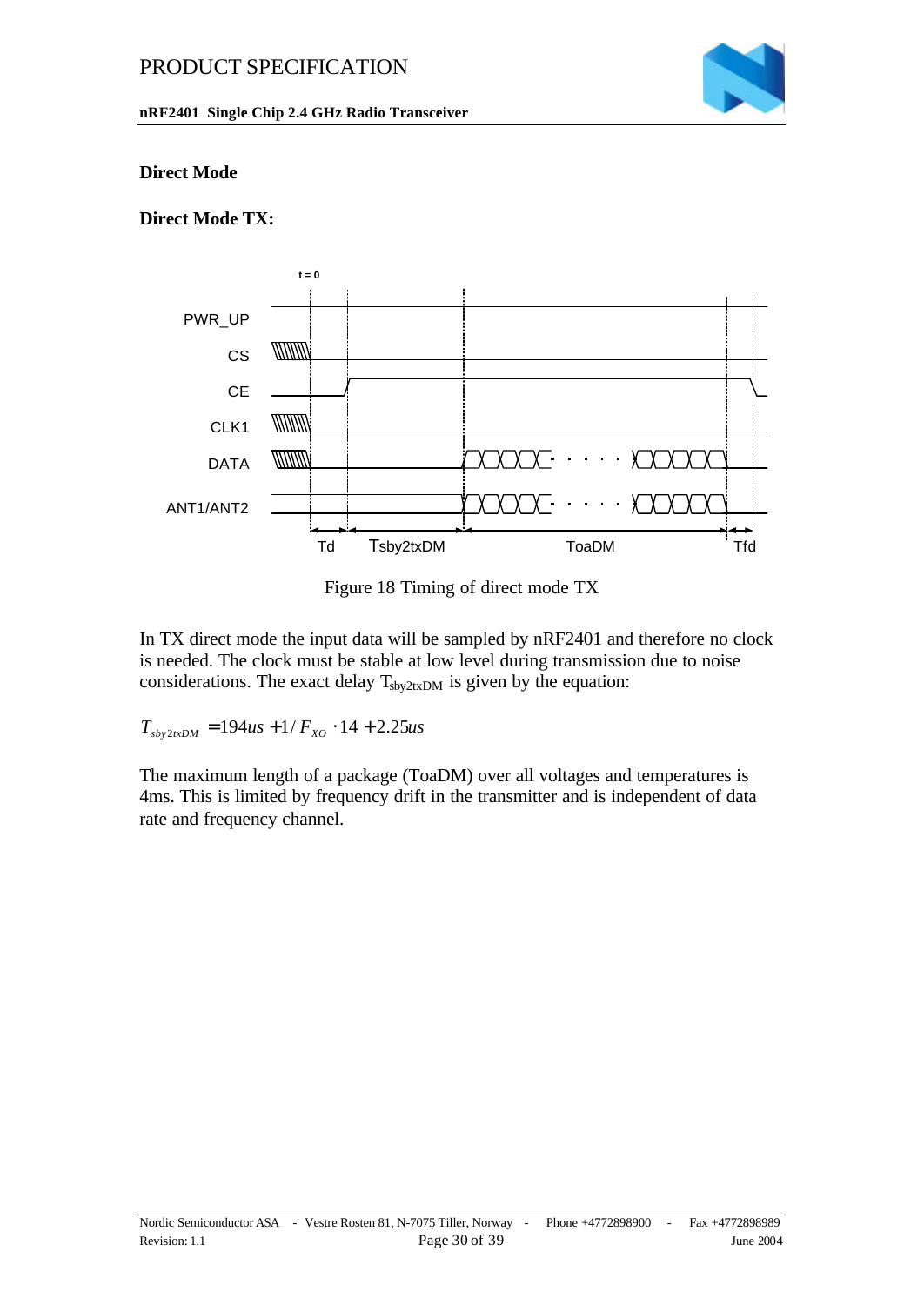

**nRF2401 Single Chip 2.4 GHz Radio Transceiver**

#### **Direct Mode RX:**



Figure 19 Timing of direct mode RX

Tsby2rx describes the delay from the positive edge of CE to start detection of (demodulating) incoming data.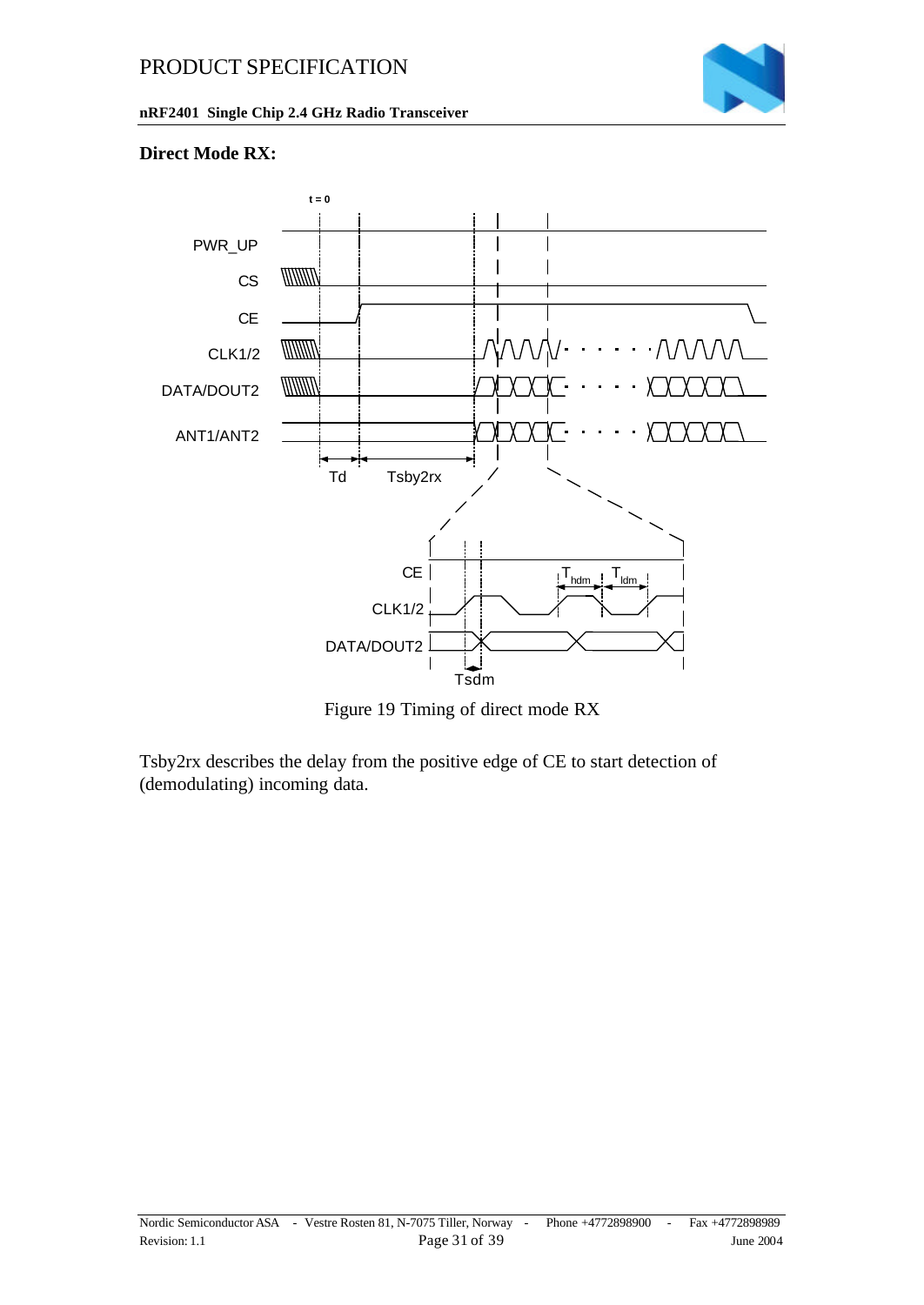

### **PERIPHERAL RF INFORMATION**

#### **Antenna output**

The ANT1 & ANT2 output pins provide a balanced RF output to the antenna. The pins must have a DC path to VDD, either via a RF choke or via the center point in a dipole antenna. The load impedance seen between the ANT1/ANT2 outputs should be in the range 200-700Ω. A load of  $100Ω+j175Ω$  is recommended for maximum output power (0dBm). Lower load impedance (for instance 50 Ω) can be obtained by fitting a simple matching network.

#### **Output Power adjustment**

| Power setting bits of<br>configuring word | <b>RF</b> output power | <b>DC</b> current<br>consumption |
|-------------------------------------------|------------------------|----------------------------------|
|                                           | 0 dBm $\pm 3$ dB       | $13.0 \text{ mA}$                |
|                                           | $-5$ dBm $\pm 3$ dB    | $10.5 \text{ mA}$                |
|                                           | $-10$ dBm $\pm 3$ dB   | $9.4 \text{ mA}$                 |
|                                           | $-20$ dBm $\pm 3$ dB   | 8.8 mA                           |

Conditions: VDD = 3.0V, VSS = 0V,  $T_A = 27^{\circ}C$ , Load impedance =  $100\Omega +175\Omega$ .

Table 21 RF output power setting for the nRF2401.

#### **Crystal Specification**

Tolerance includes initially accuracy and tolerance over temperature and aging.

| Frequency | $\rm C_{L}$ | <b>ESR</b>   | $C_{0max}$ | <b>Tolerance</b> |
|-----------|-------------|--------------|------------|------------------|
|           | 12pF        | $150 \Omega$ | 7.0pF      | $\pm 30$ ppm     |
|           | 12pF        | $100 \Omega$ | 7.0pF      | $\pm 30$ ppm     |
| 12        | 12pF        | $100 \Omega$ | 7.0pF      | $\pm 30$ ppm     |
| 16        | 12pF        | $100 \Omega$ | 7.0pF      | $\pm 30$ ppm     |
| 20        | 12pF        | $100 \Omega$ | 7.0pF      | $\pm 30$ ppm     |

Table 22 Crystal specification of the nRF2401

To achieve a crystal oscillator solution with low power consumption and fast start-up time, it is recommended to specify the crystal with a low value of crystal load capacitance. Specifying  $C_L=12pF$  is OK, but it is possible to use up to 16pF. Specifying a lower value of crystal parallel equivalent capacitance,  $C_0$  will also work, but this can increase the price of the crystal itself. Typically  $C_0=1.5pF$  at a crystal specified for  $C_{0max}$ =7.0pF.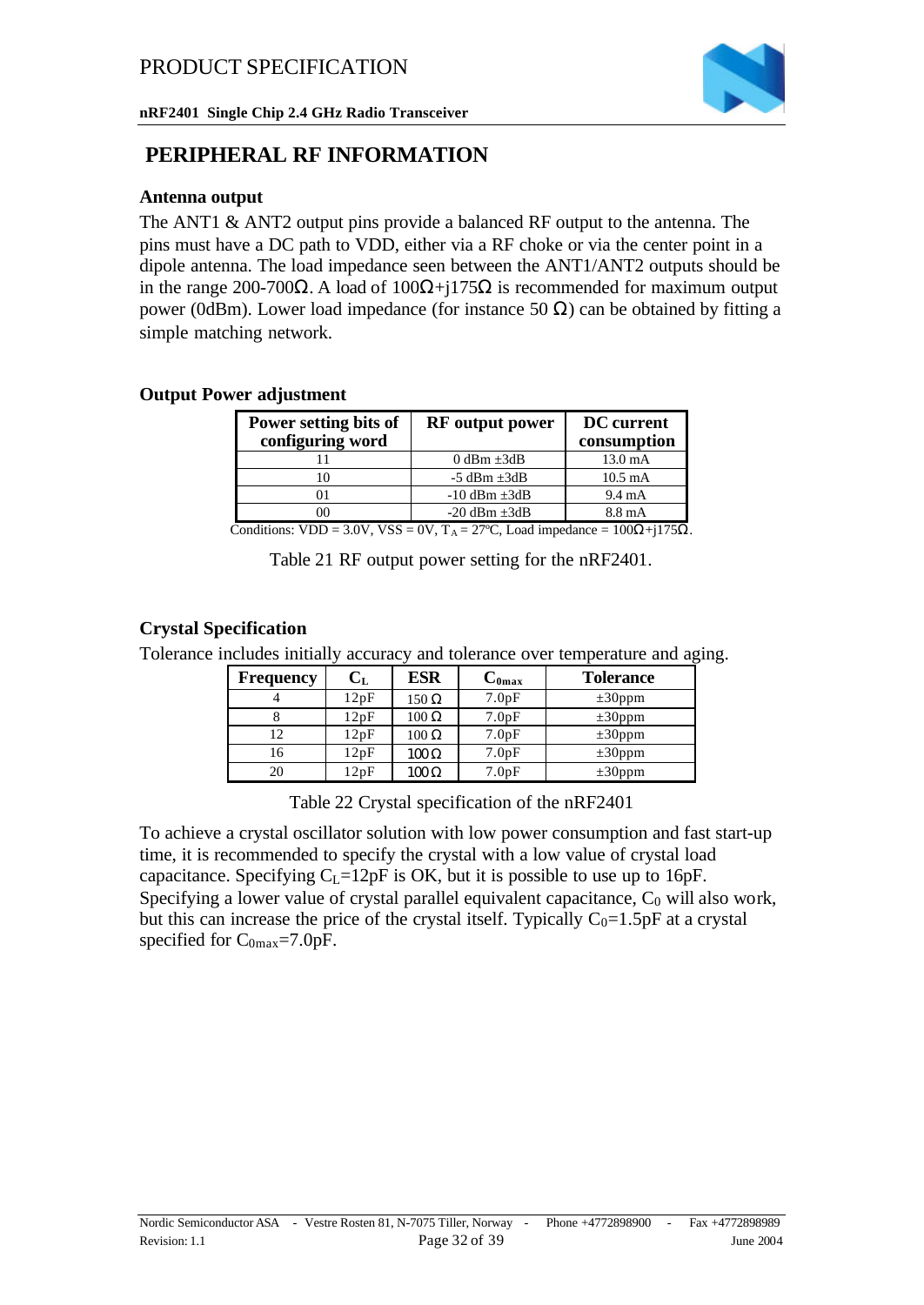

#### **Sharing crystal with micro controller.**

When using a micro controller to drive the crystal reference input XC1 of the nRF2401 transceiver some rules must be followed.

#### **Crystal parameters:**

When the micro controller drives the nRF2401 clock input, the requirement of load capacitance  $C_{\text{L}}$  is set by the micro controller only. The frequency accuracy of 30 ppm is still required to get a functional radio link. The nRF2401 will load the crystal by 0.5pF at XC1 in addition to the PBC routing.

#### **Input crystal amplitude & Current consumption**

The input signal should not have amplitudes exceeding any rail voltage, but any DCvoltage within this is OK. Exceeding rail voltage will excite the ESD structure and the radio performance is degraded below specification. If testing the nRF2401 with a RF source with no DC offset as the reference source, the input signal will go below the ground level, which is not acceptable.



Figure 20 Principle of crystal oscillator

It is recommended to use a DC-block before the XC1 pin so that the internal ESD structures will self bias the XC1 voltage .

The nRF2401 crystal oscillator is amplitude regulated. To achieve low current consumption and also good signal-to-noise ratio, it is recommended to use an input signal larger than 0.4 V-peak. The needed input swing is independent of the crystal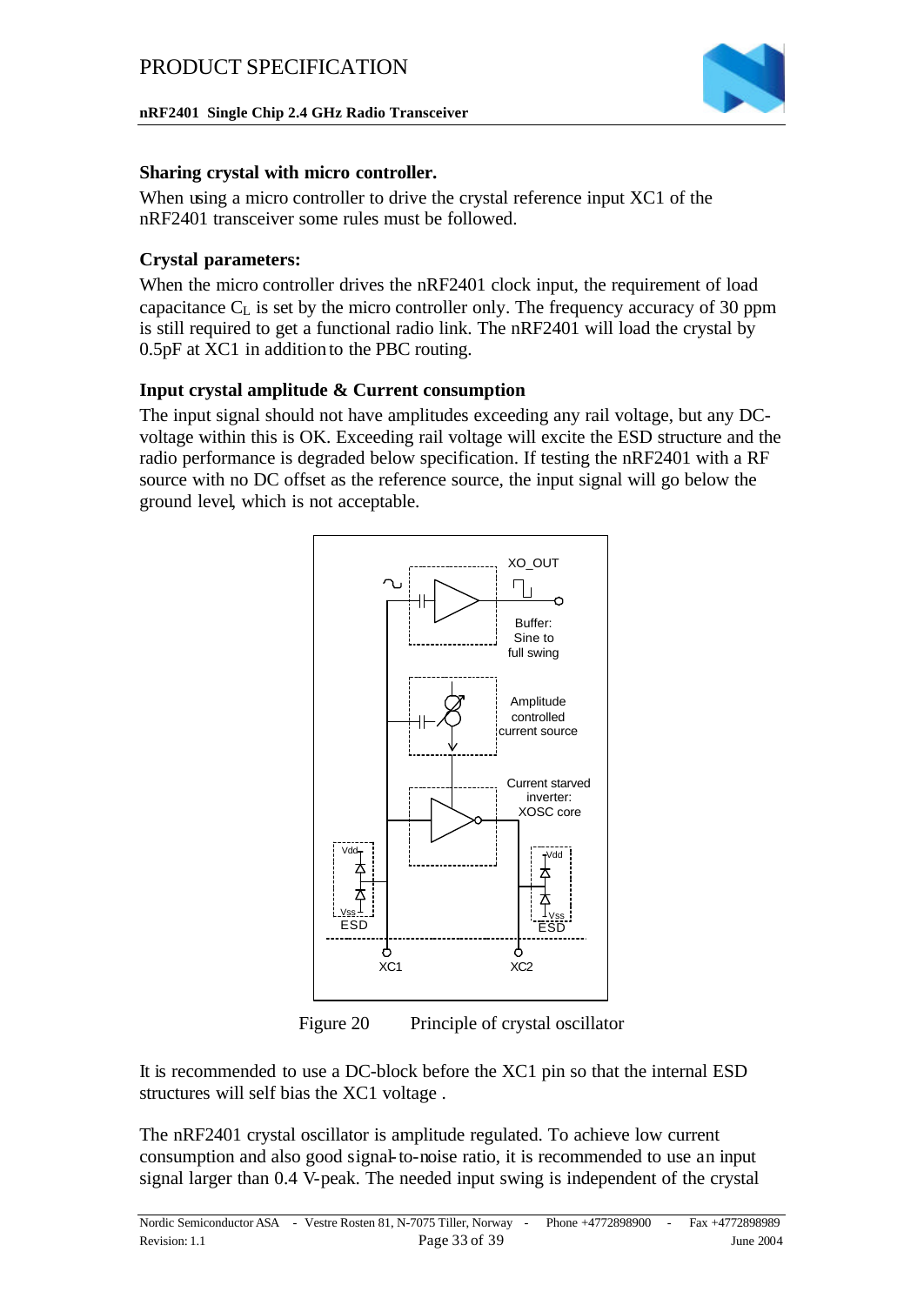

#### **nRF2401 Single Chip 2.4 GHz Radio Transceiver**

frequency. When clocking the nRF2401 externally, XC2 is not used and can be left as an open pin.

#### **Frequency Reference MCU**

In direct mode there is a requirement on the accuracy of the data rate. For the receiver to detect the incoming data and recover the clock, the data rate must be within  $\pm 200$ ppm, given that the data is "random", i.e. there is a statistical calculation on how often a preamble like sequence is present in the data. The clock is synchronized for any preamble detection, be it a dedicated preamble or part of the data stream.

#### **PCB layout and de -coupling guidelines**

A well-designed PCB is necessary to achieve good RF performance. Keep in mind that a poor layout may lead to loss of performance, or even functionality, if due care is not taken. A fully qualified RF-layout for the nRF2401 and its surrounding components, including matching networks, can be downloaded from **www.nordicsemi.no**.

A PCB with a minimum of two layers including a ground plane is recommended for optimum performance. The nRF2401 DC supply voltage should be de-coupled as close as possible to the VDD pins with high performance RF capacitors, see Table 23. It is preferable to mount a large surface mount capacitor (e.g. 4.7μF tantalum) in parallel with the smaller value capacitors. The nRF2401 supply voltage should be filtered and routed separately from the supply voltages of any digital circuitry.

Long power supply lines on the PCB should be avoided. All device grounds, VDD connections and VDD bypass capacitors must be connected as close as possible to the nRF2401 IC. For a PCB with a topside RF ground plane, the VSS pins should be connected directly to the ground plane. For a PCB with a bottom ground plane, the best technique is to have via holes as close as possible to the VSS pads. One via hole should be used for each VSS pin.

Full swing digital data or control signals should not be routed close to the crystal or the power supply lines.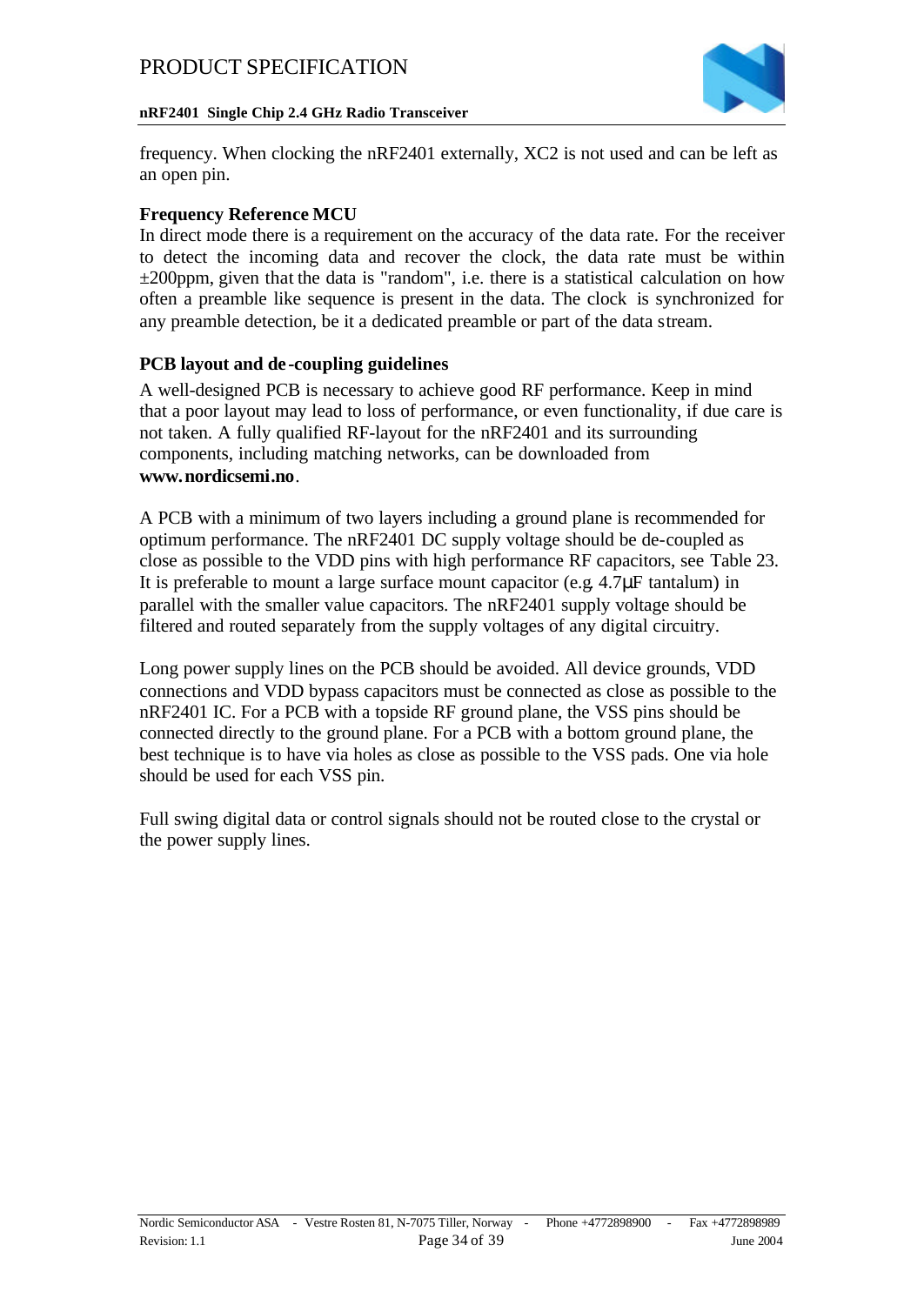

### **APPLICATION EXAMPLE**

#### **nRF2401 with single ended matching network**



#### Figure 21 nRF2401 schematic for RF layouts with single end  $50\Omega$  antenna

| <b>Component</b> | <b>Description</b>          | <b>Size</b> | <b>Value</b> | <b>Tolerance</b> | <b>Units</b> |
|------------------|-----------------------------|-------------|--------------|------------------|--------------|
| C1               | Capacitor ceramic, 50V, NPO | 0603        | 22           | $\pm 5\%$        | pF           |
| C <sub>2</sub>   | Capacitor ceramic, 50V, NPO | 0603        | 22           | $\pm$ 5%         | pF           |
| C <sub>3</sub>   | Capacitor ceramic, 50V, NPO | 0603        | 4.7          | $\pm$ 5%         | pF           |
| C <sub>4</sub>   | Capacitor ceramic, 50V, X7R | 0603        | 2.2          | $\pm 10\%$       | nF           |
| C <sub>5</sub>   | Capacitor ceramic, 50V, X7R | 0603        | 1.0          | $\pm 10\%$       | nF           |
| C <sub>6</sub>   | Capacitor ceramic, 50V, X7R | 0603        | 10           | $\pm 10\%$       | nF           |
| C7               | Capacitor ceramic, 50V, X7R | 0603        | 33           | $\pm 10\%$       | nF           |
| R1               | Resistor                    | 0603        | 1.0          | $\pm 5\%$        | $M\Omega$    |
| R <sub>2</sub>   | Resistor                    | 0603        | 22           | $\pm 1\%$        | $k\Omega$    |
| U1               | nRF2401 transceiver         | OFN24 / 5x5 | nRF2401      |                  |              |
| X1               | Crystal, $CL = 12pF$ ,      | $LxWxH =$   | $16^{1}$     | $+/- 30$ ppm     | <b>MHz</b>   |
|                  | $ESR < 100$ ohm             | 4.0x2.5x0.8 |              |                  |              |
| L1               | Inductor, wire wound $2$ )  | 0603        | 3.3          | $± 5\%$          | nH           |
| L2               | Inductor, wire wound $2$    | 0603        | 10           | $± 5\%$          | nH           |
| L <sub>3</sub>   | Inductor, wire wound $2$ )  | 0603        | 5.6          | $± 5\%$          | nH           |
| L <sub>4</sub>   | Inductor, wire wound $2$ )  | 0603        | 5.6          | $± 5\%$          | nH           |
| C8               | Ceramic capacitor, 50V, NP0 | 0603        | 1.0          | $\pm$ 0.1 pF     | pF           |
| C9               | Ceramic capacitor, 50V, NP0 | 0603        | 1.0          | $\pm$ 0.1 pF     | pF           |
| C10              | Ceramic capacitor, 50V, NP0 | 0603        | 2.2          | $\pm$ 0.25 pF    | pF           |
| C11              | Ceramic capacitor, 50V, NP0 | 0603        | 4.7          | $\pm$ 0.25 pF    | pF           |

Table 23 Recommended components (BOM) in nRF2401 with antenna matching network

l

<sup>&</sup>lt;sup>1)</sup> nRF2401 can operate at several crystal frequencies, please refer to page 31.

<sup>2)</sup> Wire wound inductors are recommended, other can be used if their self-resonant frequency (SFR) is > 2.7 GHz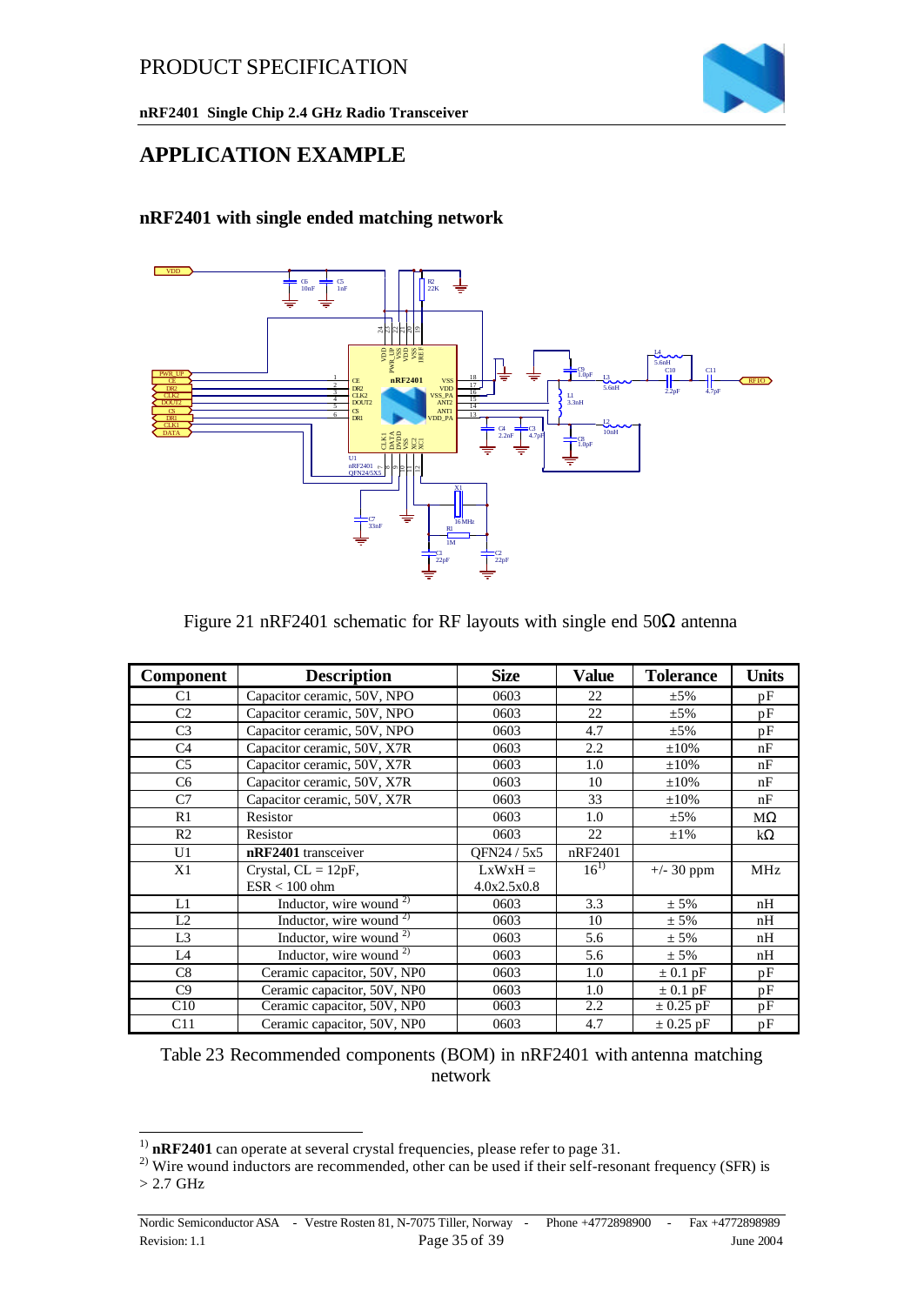#### **PCB layout example**

Figure 22 shows a PCB layout example for the application schematic in Figure 21.

A double-sided FR-4 board of 1.6mm thickness is used. This PCB has a ground plane on the bottom layer. Additionally, there are ground areas on the component side of the board to ensure sufficient grounding of critical components. A large number of via holes connect the top layer ground areas to the bottom layer ground plane.



Top silk screen







Top view Bottom view

Figure 22 nRF2401 RF layout with single ended connection to  $50\Omega$  antenna and 0603 size passive components

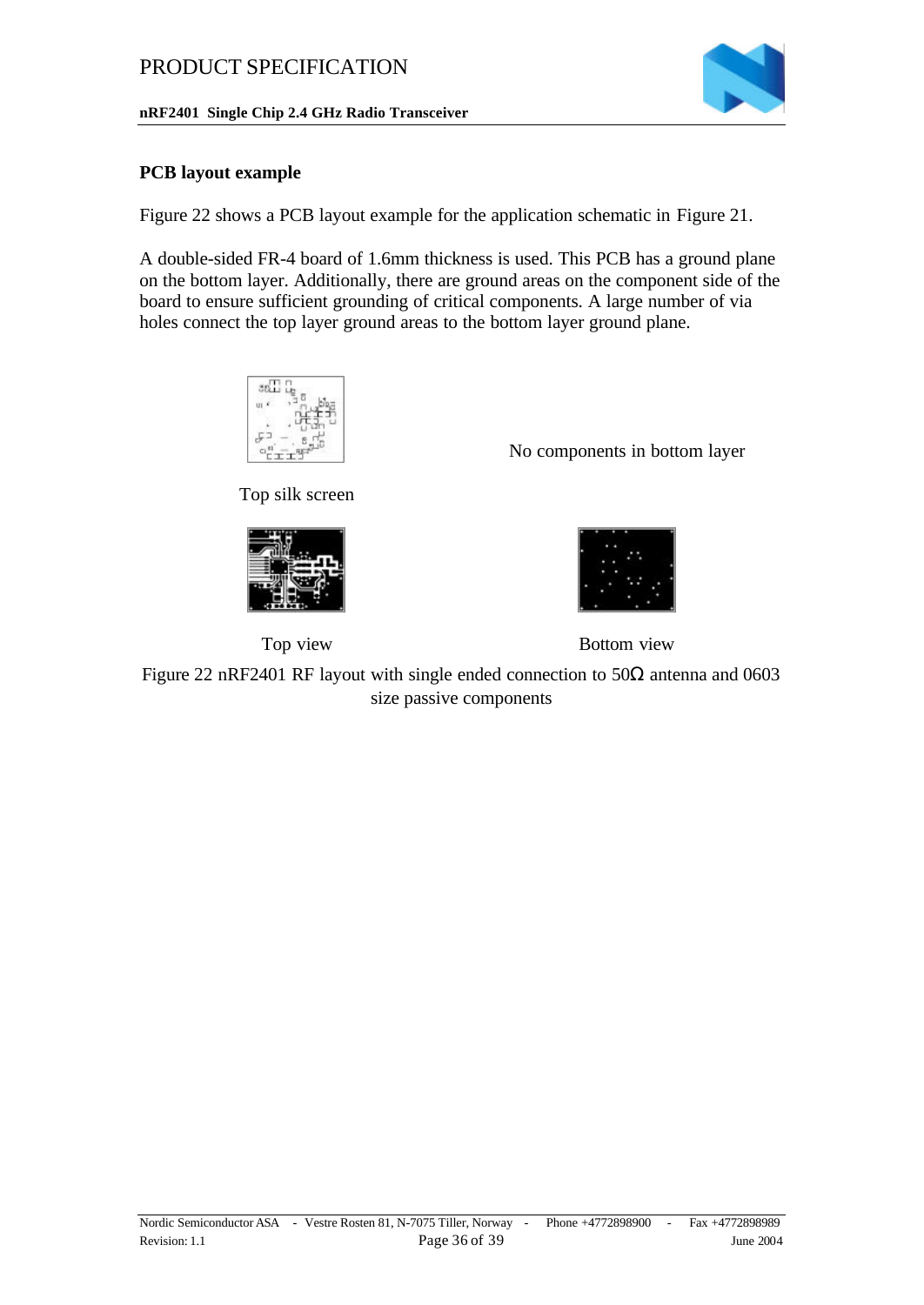

### **DEFINITIONS**

| Data sheet status               |                                                                                                                   |
|---------------------------------|-------------------------------------------------------------------------------------------------------------------|
| Objective product specification | This data sheet contains target specifications for product development.                                           |
| Preliminary product             | This data sheet contains preliminary data; supplementary data may be                                              |
| specification                   | published from Nordic Semiconductor ASA later.                                                                    |
| Product specification           | This data sheet contains final product specifications. Nordic Semiconductor                                       |
|                                 | ASA reserves the right to make changes at any time without notice in order to                                     |
|                                 | improve design and supply the best possible product.                                                              |
|                                 |                                                                                                                   |
| <b>Limiting values</b>          |                                                                                                                   |
|                                 | Stress above one or more of the limiting values may cause permanent damage to the device. These are stress        |
|                                 | ratings only and operation of the device at these or at any other conditions above those given in the             |
|                                 | Specifications sections of the specification is not implied. Exposure to limiting values for extended periods may |
| affect device reliability.      |                                                                                                                   |
| <b>Application information</b>  |                                                                                                                   |

#### Table 24. Definitions

Nordic Semiconductor ASA reserves the right to make changes without further notice to the product to improve reliability, function or design. Nordic Semiconductor ASA does not assume any liability arising out of the application or use of any product or circuits described herein.

### **LIFE SUPPORT APPLICATIONS**

These products are not designed for use in life support appliances, devices, or systems where malfunction of these products can reasonably be expected to result in personal injury. Nordic Semiconductor ASA customers using or selling these products for use in such applications do so at their own risk and agree to fully indemnify Nordic Semiconductor ASA for any damages resulting from such improper use or sale.

Product Specification: Revision Date: 07.06.2004.

Data sheet order code: 070604-nRF2401.

All rights reserved ®. Reproduction in whole or in part is prohibited without the prior written permission of the copyright holder.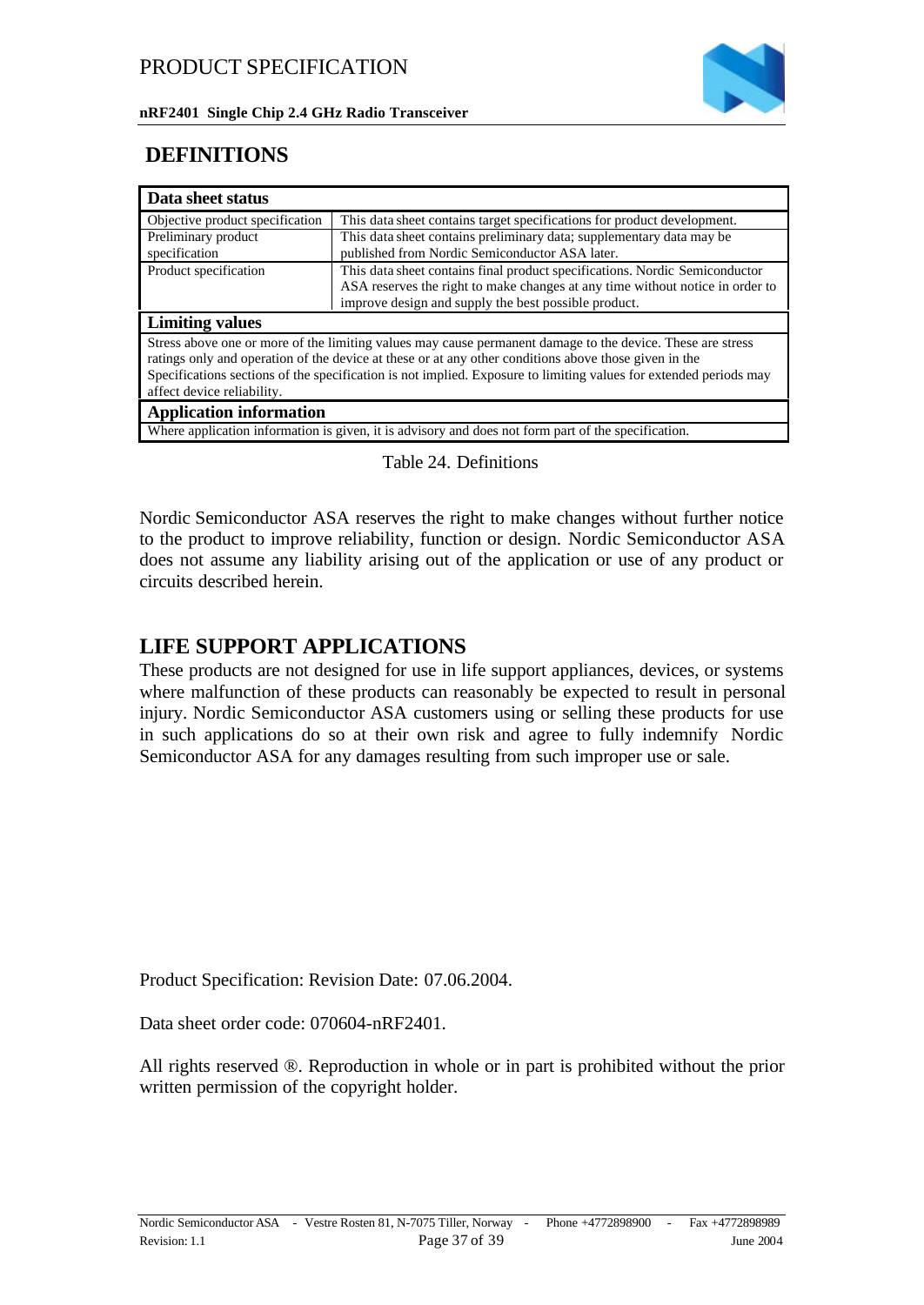

### **YOUR NOTES**